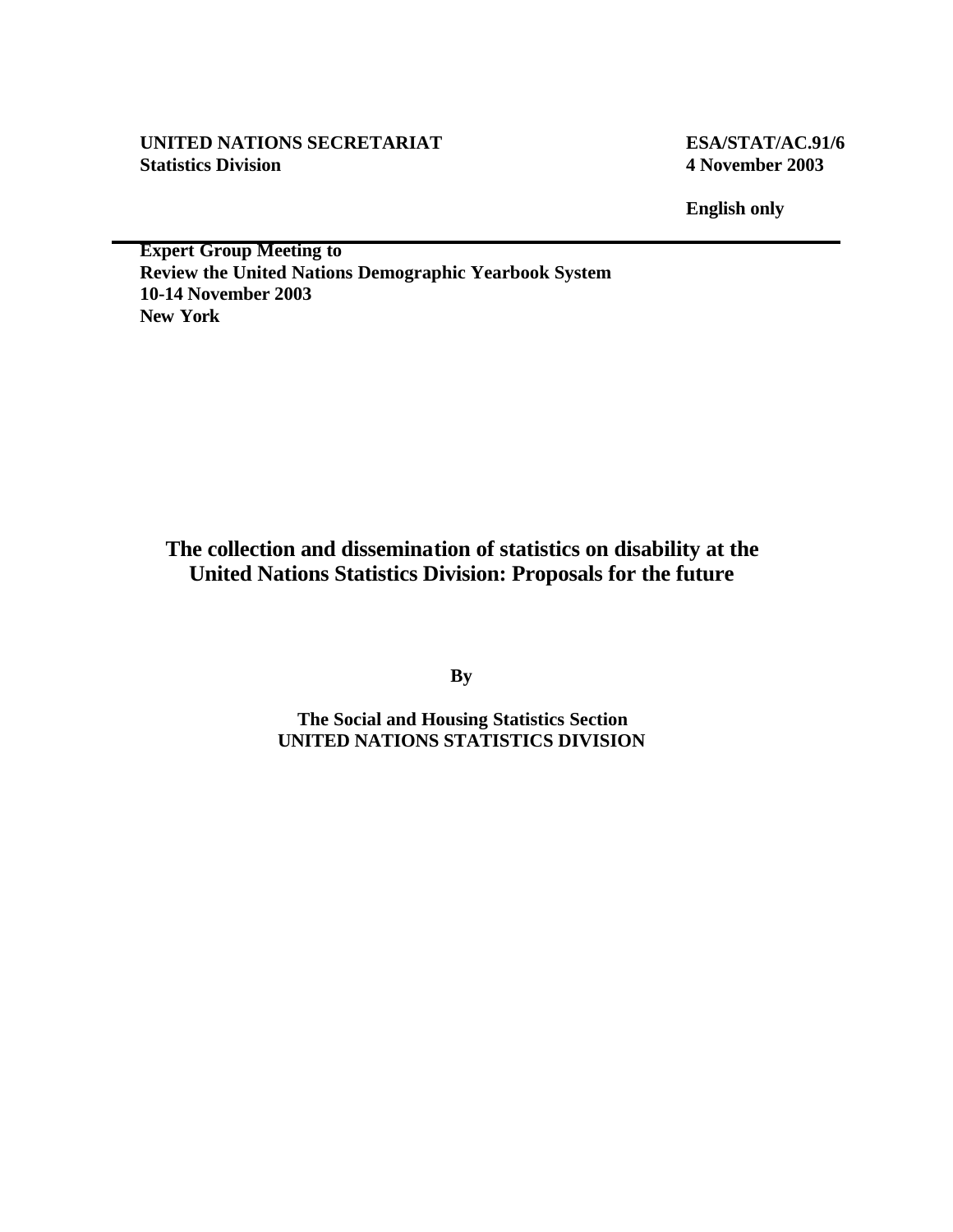### **Table of contents**

| DISABILITY DATA COLLECTION ACTIVITIES AT THE UNITED NATIONS                                    |  |
|------------------------------------------------------------------------------------------------|--|
|                                                                                                |  |
|                                                                                                |  |
|                                                                                                |  |
|                                                                                                |  |
| D.                                                                                             |  |
| III. JUSTIFICATION FOR THE INTERNATIONAL COLLECTION AND DISSEMINATION                          |  |
|                                                                                                |  |
|                                                                                                |  |
|                                                                                                |  |
|                                                                                                |  |
| Annex 1: Topic areas covered in the United Nations Disability Statistics Database (DISTAT). 10 |  |
| Annex 2: Tables on disability in the United Nations census recommendations  13                 |  |
| Annex 3. Time frame for the development of the proposal for the international data collection  |  |
|                                                                                                |  |
| Annex 4: Proposed tables for collecting data on disability through the DYB process  15         |  |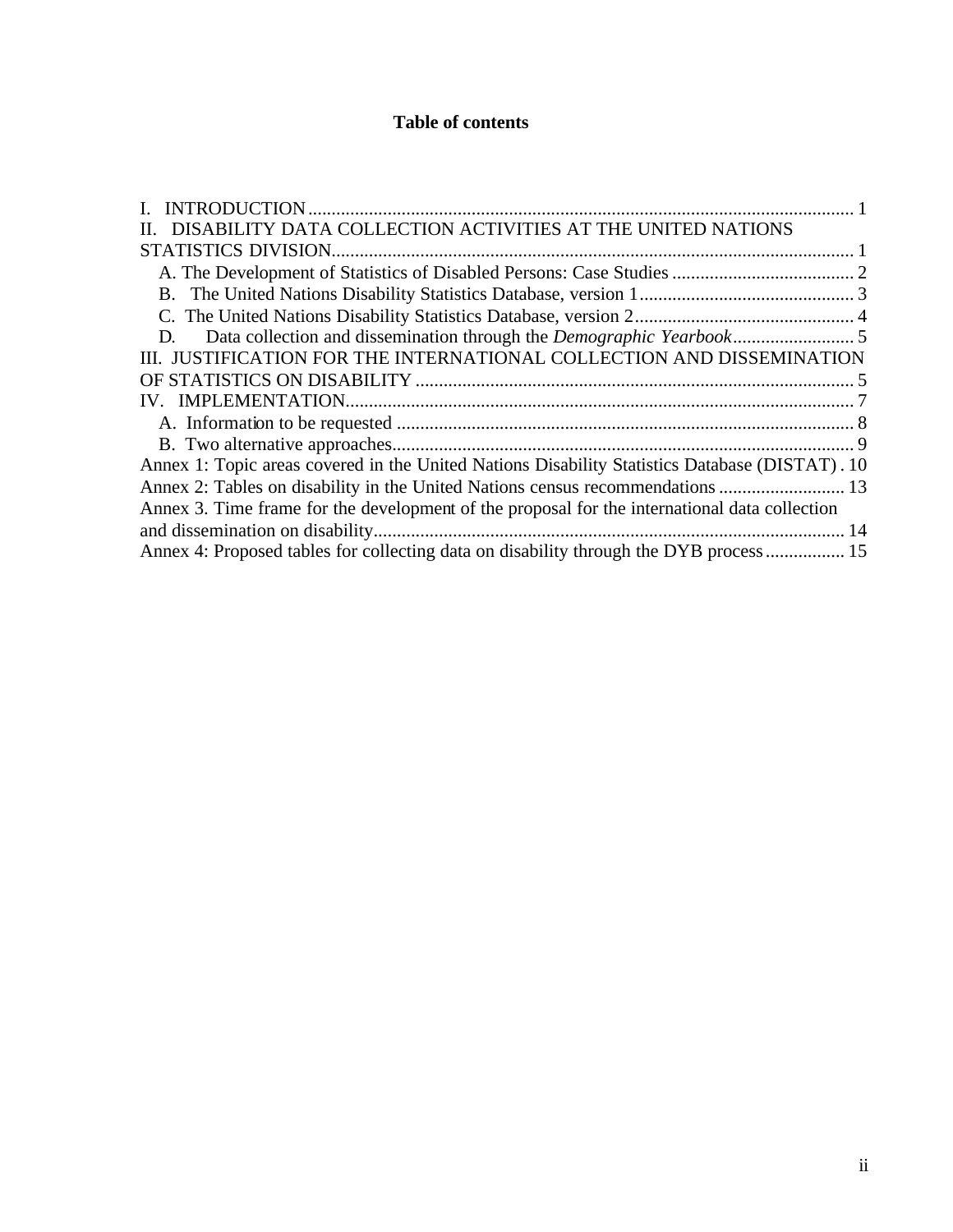#### **I. INTRODUCTION**

1. The United Nations Statistics Division is responsible for international collection and dissemination of population and vital statistics. The data collection process involves collecting national demographic and social statistics through a series of questionnaires.<sup>1</sup> To date, efforts to collect and disseminate national disability statistics from censuses, surveys and administrative records has been, mainly from national publications, with the exception of a data collection exercise through a questionnaire on aging that included questions on disability.<sup>2</sup> The results of this exercise were published in 1991.

2. This report reviews past and current activities of the United Nations Statistics Division (UNSD) with regard to the collection and dissemination of disability statistics, which have been collected on an ad hoc basis from national publications. It proposes the integration of disability statistics into the regular collection and dissemination of national statistics through the *Demographic Yearbook* Programme. Finally it provides recommendations on what type of data and other information may be collected from countries in the future.

#### **II. DISABILITY DATA COLLECTION ACTIVITIES AT THE UNITED NATIONS STATISTICS DIVISION**

3. The UNSD collection and dissemination of statistics on disability began in the early 1980s. This coincided with increased international interest in disability issues. These include the declaration in 1983 of the International Year of Disabled Persons and of the Decade of Disabled Persons that followed from 1983-1992, as well as the development of the World Programme of Action concerning Disabled Persons<sup>3</sup> as an international guide to monitor the situation of persons with disabilities. The World Programme of Action called upon the United Nations to develop, on a continuing basis, suitable systems for the collection and dissemination of information on disability necessary for programme evaluation at all levels.<sup>4</sup> The Statistical Commission, at its 34<sup>th</sup> Session, supported the collection of disability statistics on a regular basis through the *Demographic Yearbook* system.<sup>5</sup>

 $\overline{a}$ 

<sup>&</sup>lt;sup>1</sup> There are three annual questionnaires (Questionnaire on population estimates; Questionnaire on vital statistics; and Questionnaire on migration and travel statistics) and three population census questionnaires which are sent out when are country is known to have carried out a census (Population census questionnaire; Population census questionnaire on economic characteristics; and Population census questionnaire on households). See also "The United Nations *Demographic Yearbook* Data Collection Process", ESA/STAT/AC.91/2, for further details.

<sup>2</sup> See also Data collection and dissemination through the *Demographic Yearbook* , p.8

<sup>&</sup>lt;sup>3</sup> The World Programme of Action concerning Disabled Persons was adopted by the United Nations General Assembly at its thirty-seventh session on 3 December 1982 by its resolution 37/52. See *Official Records of the General Assembly, Thirty-seventh Session. Supplement No. 51* (A/37/51). 4 *Ibid.* para. 195.

<sup>&</sup>lt;sup>5</sup> Report on the thirty-fourth session of the Statistical Commission, 4-7 March 2003. E/2003/24 and E/CN.3/2003/34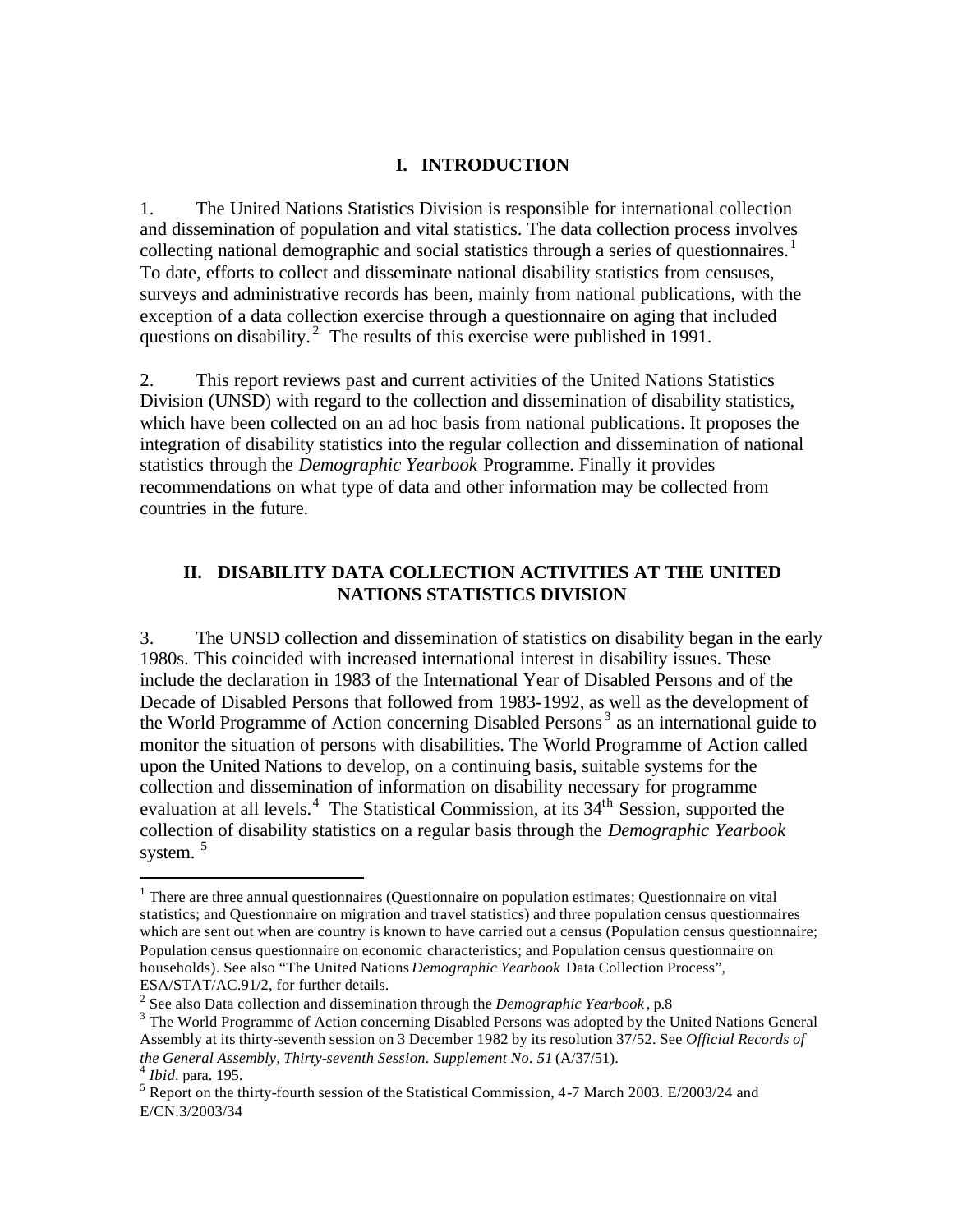4. The compilation of disability statistics was based on a reviewing of published reports available in the United Nations and other statistical libraries, or received upon request through direct communication with national statistical offices and other government ministries. The collection has therefore been made on an ad hoc basis. Efforts within the Statistics Division, to collect and disseminate data on disability have covered the following activities: (1) the Development of statistics of disabled persons: Case studies 6; (2) the United Nations Disability Statistics Database, version 1, and the Disability Statistics Compendium7; (3) the United Nations Disability Database, version 2; and (4) data collection and dissemination through the Demographic Yearbook.

#### **A. The Development of Statistics of Disabled Persons: Case Studies**

5. The United Nations Statistical Office (now known as the United Nations Statistics Division) produced the publication *Development of Statistics of Disabled Persons: Case Studies* using data from population censuses and surveys following the request of the World Programme of Action. The case studies represent 14 studies - 8 censuses and 6 surveys - spanning the period from 1947 to 1981 undertaken in five countries namely, Egypt, Iraq, Jordan, Lebanon and Syrian Arab Republic.

6. The publication examines methods used in the case study countries to collect statistics on disability by reviewing the strengths and weaknesses of each data source (census, survey and registration), the definitions and classifications. It also presents detailed tables of statistics on persons with disabilities. The report presents a total fifty-two tables prepared from these studies, with a varying number of tables by country. Furthermore, there are differences among the countries with regard to the topics covered in the tabulations.

(a) The age groupings used also vary greatly between studies. Cross-classification of information by age and also by sex is only available for impairments for selected countries. Iraq and Jordan, for instance, did not cross-classify any of the information by age.

(b) The two countries (Egypt and the Syrian Arab Republic) with data on the educational attainment, occupation and employment status of persons with disabilities tabulated this information by sex but not by age.

7. This report, which pioneered the United Nations Statistics Division's efforts in the area of disability, demonstrated that data on disability exists. But it also highlighted problems inherent in cross-national comparisons of the data due to differences among the countries in methodologies used. The findings of this historical report helped shape efforts of the Division to improve methods of disability measurement as well as the development

 $\overline{a}$ <sup>6</sup> *Development of statistics of disabled persons: Case studies*, United Nations publication, Sales No. E.86.XVII.17.

<sup>&</sup>lt;sup>7</sup> United Nations publication, Sales No. E.90.XVII.17.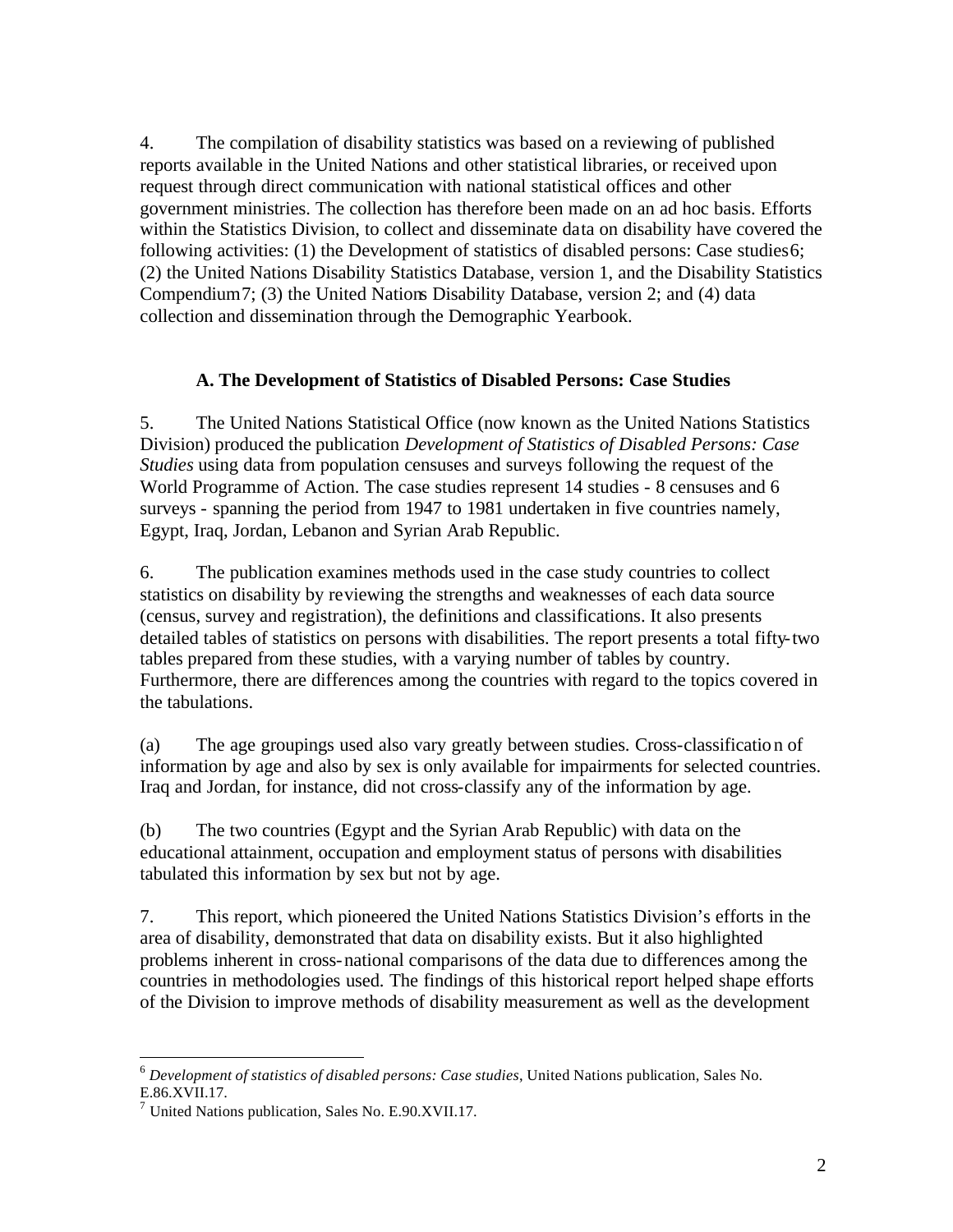of classification schemes for standardized presentation and interpretation of data on disability at the international level.

## **B. The United Nations Disability Statistics Database, version 1**

8. In 1988, the first version of the United Nations Disability Statistics Database (DISTAT version 1) was published. DISTAT is the first international database of it kind that consolidates and standardizes data on selected issues on disability based upon published national data from population censuses, household surveys, and registration systems. The database contains national data on disability status of the population as well as on the socio-economic characteristics of persons with and without disabilities; such as marital status, education, and economic characteristics. DISTAT also contains metadata on the type of study.

9. DISTAT version 1 presents data on disability from 67 studies representing 55 countries, from 1975 to 1987. The database is divided into six topical areas that cover 22 tables (5 tables of descriptive information and  $17$  data files).<sup>8</sup> The six broad areas are:

- (i) General description of the census or survey methodology in each data source;
- (ii) Demographic characteristics and urban/rural residence (2 data file tables);
- (iii) Assessing the equalization of opportunities, i.e., socio-economic characteristics such as educational attainment, economic activity, occupation, industry and employment (3 data file tables);
- (iv) Social integration, household and family membership (4 data file tables);
- (v) Describing the disability experience (7 data file tables); and
- (vi) Other special topics (1 data file table).

 $\overline{a}$ 

10. Twelve tables derived from this database are published in the *Disability Statistics Compendium.*<sup>9</sup> The tables range from the most basic ones, such as disability status of the population that distinguish those with disabilities from the total population surveyed, to tables on more specialized topics such as living arrangements of the population with disabilities and use of technical aids. Thus the data from the different national studies are organized by topic and within topics international standard classifications are used when applicable. For instance, the *International Classification of Impairments, Disabilities, and Handicaps<sup>10</sup>* is used to present statistics on the different types of impairments, disabilities and handicaps. Standardization in the presentation of the data makes it easier to compare the different studies.

<sup>8</sup> *United Nations Disability Statistics Database, 1975-1986: Technical Manual*, United Nations publication, Sales No. E.88.XVII.12, p.2.

<sup>&</sup>lt;sup>9</sup> United Nations publication, Sales No. E.90.XVII.17. See http://unstats.un.org/unsd/pubs

<sup>&</sup>lt;sup>10</sup> International Classification of Impairments, Disabilities, and Handicaps (Geneva, World Health Organization, 1980).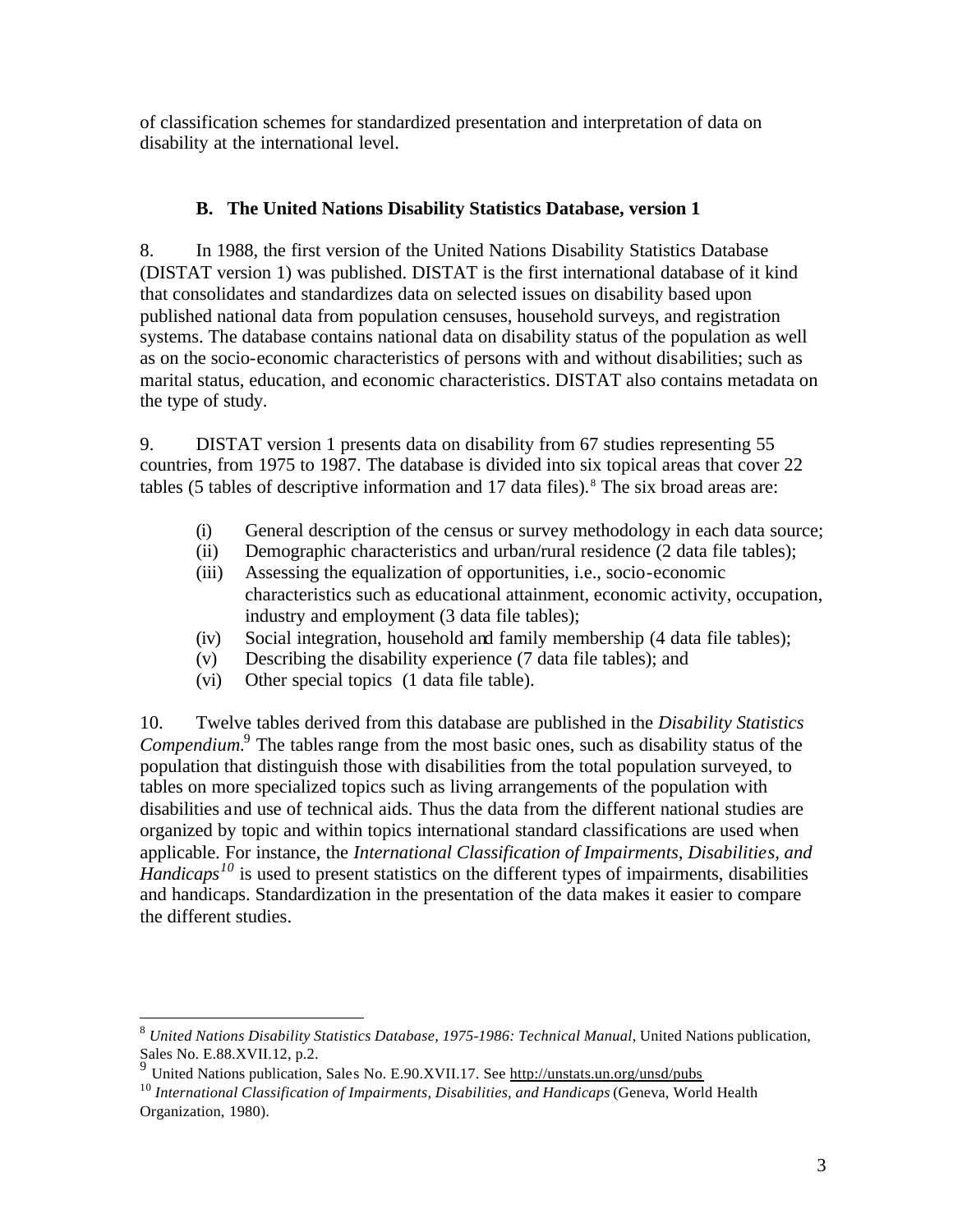#### **C. The United Nations Disability Statistics Database, version 2**

11. DISTAT version 2 covers 179 national studies on disability across all regions of the world. DISTAT-2 was developed using existing data in DISTAT, version 1, other data available at the office (from the library and data collected through the *Demographic Yearbook Special Questionnaire on Ageing*) as well as through requests made to countries that were known to have collected data on disability mainly through censuses. The letters to countries requested both statistics as well as information on the studies such as the question(s) used, the coverage of the study, etc. In terms of statistical data, countries were requested to send information on the population with and without disabilities by age and sex and also tabulations on the social, economic and living conditions of persons with disabilities and also of the total population in terms of school attendance, educational attainment, employment and marital status. The corresponding tabulations for the total population are useful in analyses of the equalization of opportunities for persons with disabilities compared to those without disabilities.

12. Currently, published statistics from DISTAT, version 2 refer only to the prevalence of disability (per 100) by age and sex and by country. Where available, information on the question(s) used is also provided to aid in the interpretation of the rates and particularly to understand why there are such large differences between countries in the prevalence rates of disability. This information is ava ilable on the United Nations Statistics Division website at http://unstats.un.org/unsd/disability/. Statistics in DISTAT-2 show wide variations in estimates of the prevalence of disability obtained in various studies, ranging between 0.2 per cent and 20 per cent. This wide variation in rates can be attributed mainly to the differences in the conceptual approaches and also in the questions used to identify the population with disabilities. While some countries have defined disability in terms of impairments some have used an activity limitations approach to define the population with disabilities. Furthermore, most studies are from censuses and have used questions that refer to only a few specific types of impairments while some of the countries have used sample surveys and detailed questionnaires on activity limitations to identify the population of interest. These methodological differences in the measurement of disability hamper the comparability of disability prevalence rates between studies.

13. The information in DISTAT-2 shows, as does the DISTAT-1, major differences among the countries with regard to the coverage of their studies. In some cases, only the population 10 years and over or 15 years and over is included in the study. Differences in coverage and also the classification of the data affect the comparison of the data between countries. Such differences make it difficult to make judicious comparisons among countries.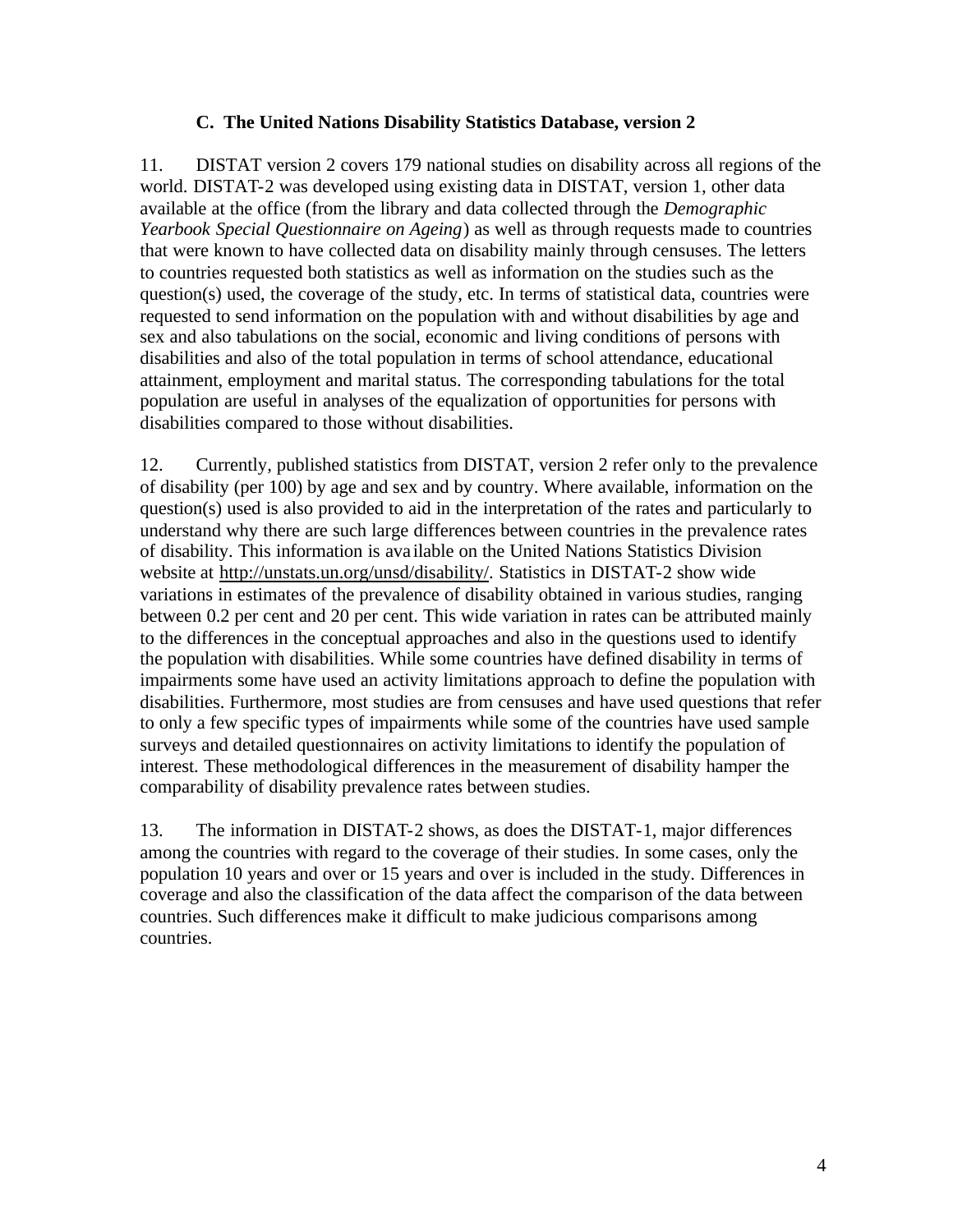#### **D. Data collection and dissemination through the** *Demographic Yearbook*

14. As part of the 1991 *Demographic Yearbook – Special Questionnaire on Ageing<sup>11</sup>* , statistical data and information on disability were requested from countries. This is the only time that data on disability were collected as part of the *Demographic Yearbook* data collection process. Information from the most recent study was requested on the "Disabled population by age, sex and disability, impairment, or handicap status". In addition, countries were asked to provide the definitions used as well as the question(s) used to identify the population with disabilities.

15. With regard to disability, impairment or handicap status, the following categories were included:

- 1. Mental, intellectual or other psychological
- 2. Language (speaking)
- 3. Aural (hearing)
- 4. Ocular (seeing)
- 5. Skeletal (limb loss, paralysis)
- 6. Disfigurement
- 7. Situational
- 8. Other

In the instructions to the part on disability, countries were requested to provide additional tabulations, if available, on the following topics:

- 1. Educational attainment
- 2. School attendance
- 3. Literacy
- 4. Economic activity
- 5. Occupation
- 6. Cause of disability
- 7. Marital status
- 8. Housing
- 9. Other

 $\overline{a}$ 

#### **III. JUSTIFICATION FOR THE INTERNATIONAL COLLECTION AND DISSEMINATION OF STATISTICS ON DISABILITY**

16. There are several reasons why there is a need for an international systematic collection and dissemination of statistics on disability, as discussed below:

(a) The collection and dissemination of statistics on disability, at the international level, can be made part of the *Demographic Yearbook* data collection

<sup>11</sup> Data from the Special Questionnaire on Ageing were disseminated in the *United Nations Demographic*  Yearbook Special Issue: Population Ageing and the Situation of Elderly Persons, United Nations publication, Sales No. E/F.92.XIII.9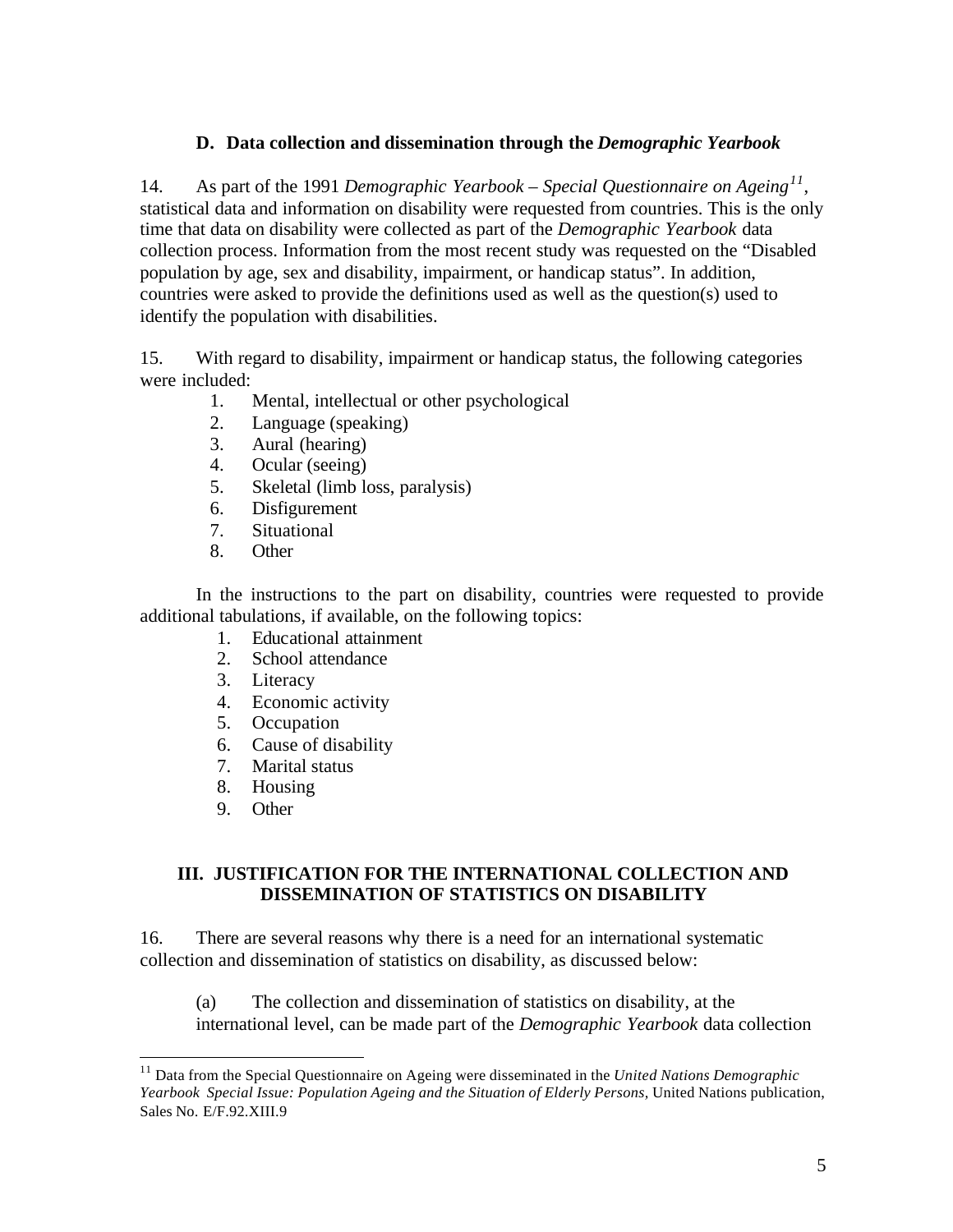process given that the United Nations Statistics Division has the mandate to collect national data on population, vital and other statistics. It was approved at the  $34<sup>th</sup>$ United Nations Statistical Commission that disability statistics be collected on a regular basis.<sup>12</sup> This activity will be made part of the *Demographic Yearbook* process.

(b) National and international interest in the situation of persons with disabilities has increased significantly over the past several decades. During the same period, there has been an increase in national efforts to collect data on disability in both developed and developing countries. Increased attention to disability issues and demand for statistics on persons with disabilities may be a result of increased awareness about disability issues due to the International Year of Disabled Persons in 1981, the World Programme of  $Action<sup>13</sup>$ , the United Nations Decade of Disabled Persons from 1983 to 1992, and *The Standard Rules on the Equalization of Opportunities for Persons with Disabilities* in 1993.<sup>14</sup> These international events and policy documents call for the production of statistics on a broad spectrum of topics necessary for the evaluation and monitoring of the situation of persons with disabilities through programmes and policies.

(c) The United Nations, through the development of guidelines for the collection and tabulation of data on disability through population censuses and sample surveys is encouraging countries to collect this type of information. The *Principles and Recommendations for Population and Housing Censuses, Rev. 1*<sup>15</sup> and the *Guidelines and Principles for the Development of Disability Statistics<sup>16</sup>* provide guidance on how to define the population with disabilities, how to develop the question(s) to be used, and on possible tabulations. The recommendations for tabulations of data on disabilities emphasize the need for countries to go beyond tabulations that show only prevalence rates by gender and age and type of disability, to include also tabulations on key social and economic characteristics, such as marital status, school attendance, educational attainment, activity status, and occupation (see annex 2 for a list of the recommended tabulations on disability). The tabulations on the social and economic characteristics should have for comparison purpose both persons with and without disability. One would argue that calls for increases in data production should be followed up with a mechanism by the United Nations Statistics Division to launch a systematic collection and dissemination of disability statistics from countries.

 $\overline{a}$ 

 $12$  See para. 3

<sup>&</sup>lt;sup>13</sup> The World Programme of Action concerning Disabled Persons was adopted by the United Nations General Assembly at its thirty-seventh session on 3 December 1982 by its resolution 37/52. See *Official Records of the General Assembly, Thirty-seventh Session, Supplement No. 51*(A/37/51).

<sup>14</sup> The *Standard Rules on the Equalization of Opportunities for Persons with Disabilities*, adopted by the General Assembly in its resolution 48/96 of 20 December 1993 (United Nations publication, Sales No. E.DPI/1454).

<sup>&</sup>lt;sup>15</sup> United Nations publication, Sales No. E.98.XVII.8.

<sup>&</sup>lt;sup>16</sup> United Nations publication, Sales No. E.01.XVII.15.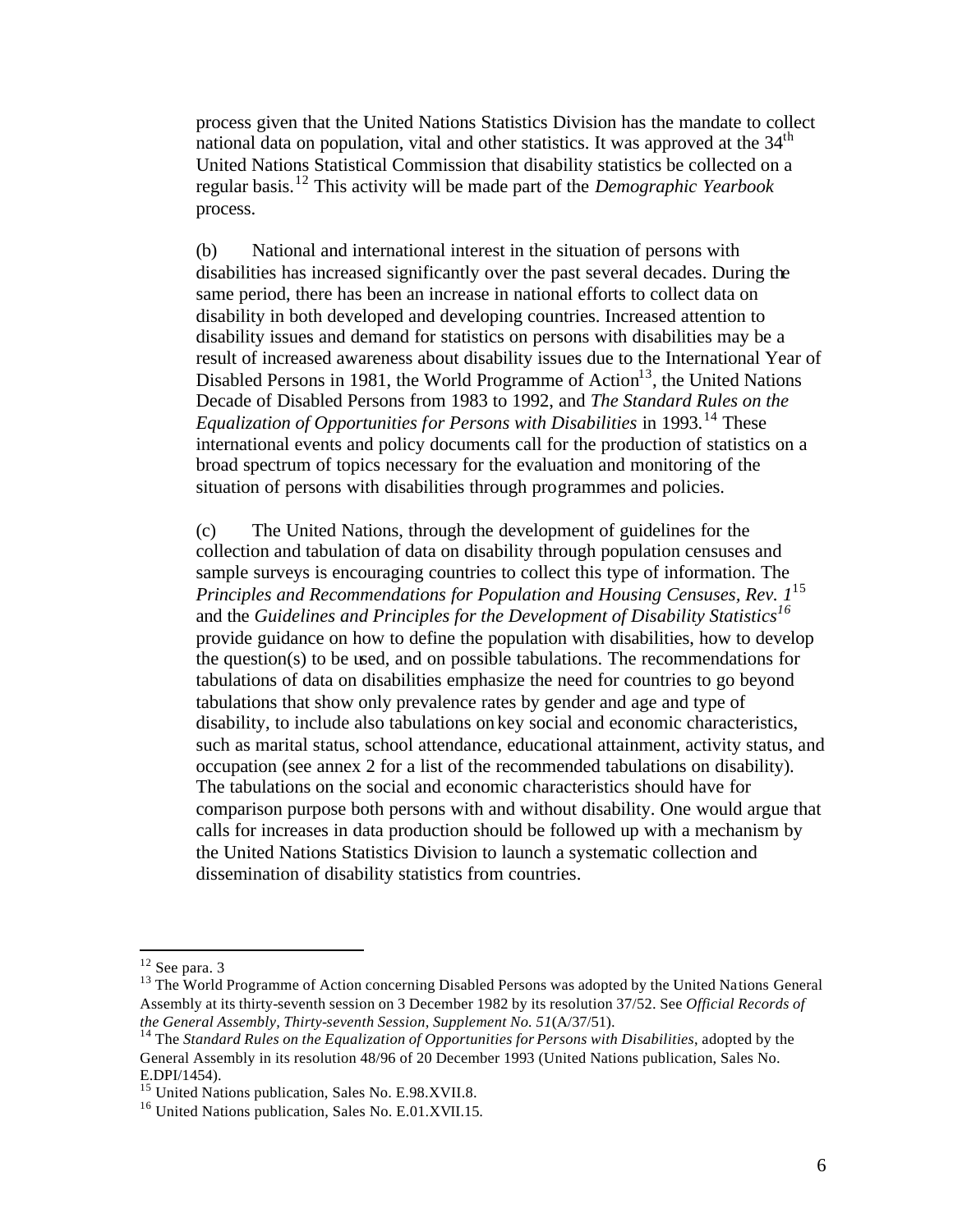(d) The *International Classification of Functioning, Disability and Health*   $(*ICF*)<sup>17</sup>$ , published in late 2001, provides a common conceptual framework for collecting and classifying data on disability through standardized concepts and terminology. The use of a common framework contributes to greater comparability of data at both national and international levels, thereby increasing the relevance of the data to a wide set of users. Data collection and dissemination on recent studies based on the ICF framework, through the *Demographic Yearbook* would, therefore, make available comparable statistics at the global level.

(e) Work is going on at the international level to improve the measurement of disability and harmonize the methods used by the countries with a view to improving the international comparability of statistics on disability. This international endeavour is taking place under the auspices of the Washington Group on Disability Statistics. An immediate objective of the Washington Group is to develop, for international use, both a short set of disability questions for use in censuses as well as a long set of questions for use in surveys. Both sets should be based on the ICF framework. For more information see http://www.cdc.gov/nchs/citygroup.htm. When the Washington Group completes its work, it is anticipated that there will be more cross-nationally comparable statistics on disability available.

(f) Although limited in scope, the collection and dissemination of statistics on disability through the *Demographic Yearbook* questionnaire on Ageing demonstrated that it can be done (only one table on "Disabled population by age, sex and disability, impairment, or handicap status" was included). What is being proposed here, although much more detailed is, therefore, not entirely new.

17. In conclusion, making the collection of statistics on disability part of the *Demographic Yearbook* collection and dissemination system would:

- (i) Regularize the collection of these data by establishing a timetable for making the requests to the countries;
- (ii) Make the statistics on disability part of a larger database (the *Demographic Yearbook* database), thereby improving their utility by relating them with statistics on other topics; and
- (iii) Improve the dissemination of the data by making them available on a regular basis to an international audience.

### **IV. IMPLEMENTATION**

18. The implementation phase of the proposal entails the determination of the information to be collected, the design of statistical tables to be sent to countries to collect

 $\overline{a}$ <sup>17</sup> International Classification of Functioning, Disability and Health: ICF, World Health Organization, 2001. Geneva.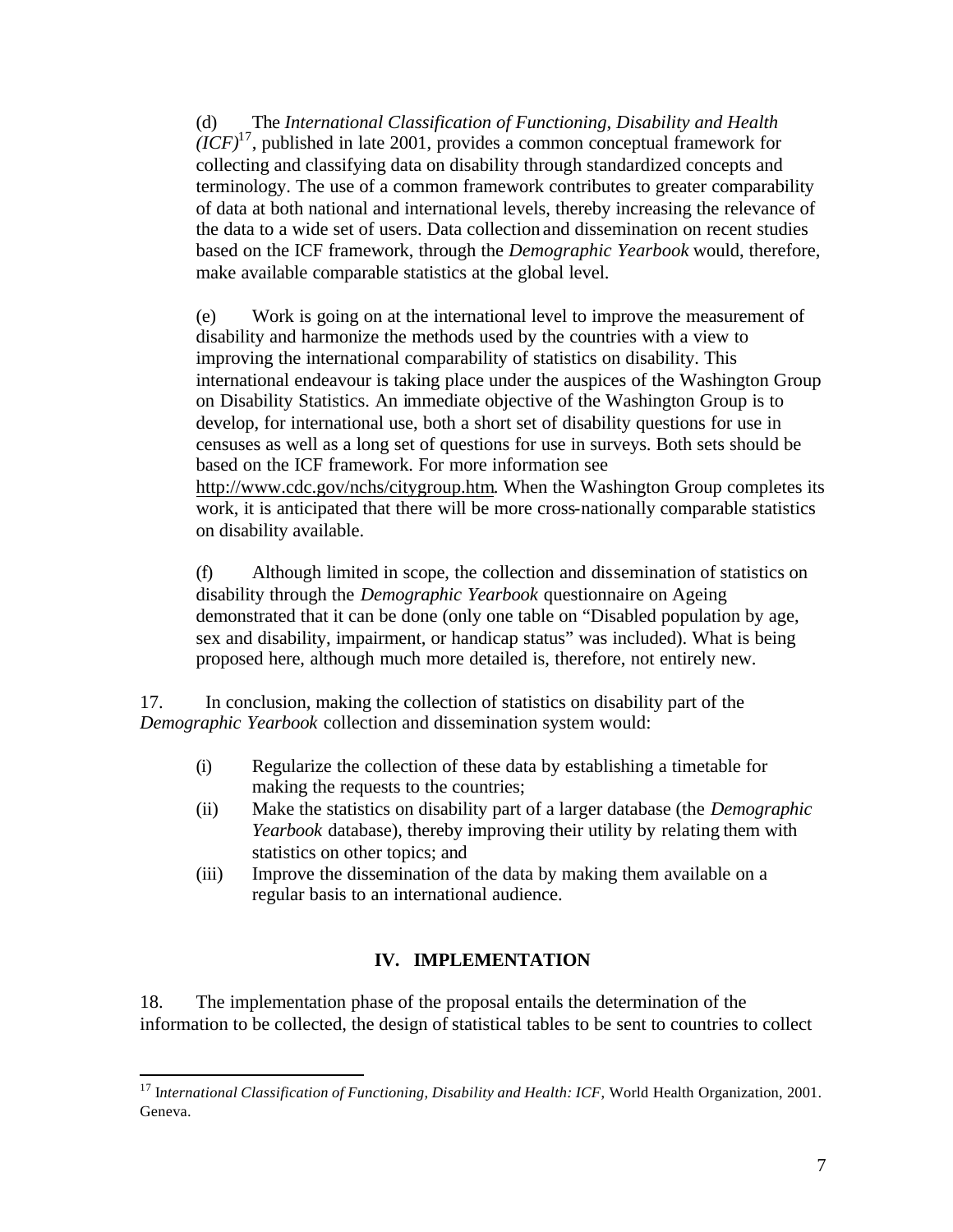the data, as well as a discussion of a roadmap of actions leading to the finalization and sending of the questionnaire as part of the *Demographic Yearbook* data collection process.

#### **A. Information to be requested**

19. Two types of information will be requested from the countries: (1) statistical information as specified in the list of tables below, and (2) meta data, i.e., methodological information on questions used to identify the population with disabilities and how the population with disabilities was defined.

#### **(a) Statistical information**

20. Three tables listed below and in sketches in annex 3 are proposed. These tables cover the basic information on population with disabilities by age and sex, as well as some on selected socio-economic characteristics of the population with disabilities. Information from these tables can be used to estimate the prevalence rate of disability in the countries concerned and also to provide a socio-economic profile of the population with disabilities compared to those without. It should be noted that the table headings refer to the population with disabilities because similar tabulations for the whole population are already collected in other relevant *Demographic Yearbook* questionnaires, particularly those related to census data.

- 21. Statistical information to be requested relates to:
	- (a) Persons with disabilities by age, sex and urban/rural residence;
	- (b) Persons with disabilities  $5^{18}$  to 29 years of age by school attendance, single years of age and sex;
	- (c) Persons with disabilities 15 years and over by usual (or current) activity status, age and sex.

### **(b) Metadata**

 $\overline{a}$ 

22. Countries will be requested to provide methodological information so as to facilitate the interpretation of the data and also its comparability between studies. Information available in DISTAT shows that national practices differ with regard to questions and conceptual definitions used in the measurement of disability. These methodological differences result in different estimates of disability and need to be taken into account when data are presented and interpreted. Metadata to be requested includes (see annex 4 for details of what will be requested):

<sup>&</sup>lt;sup>18</sup> The lower age-limit should be the usual age for entrance into school.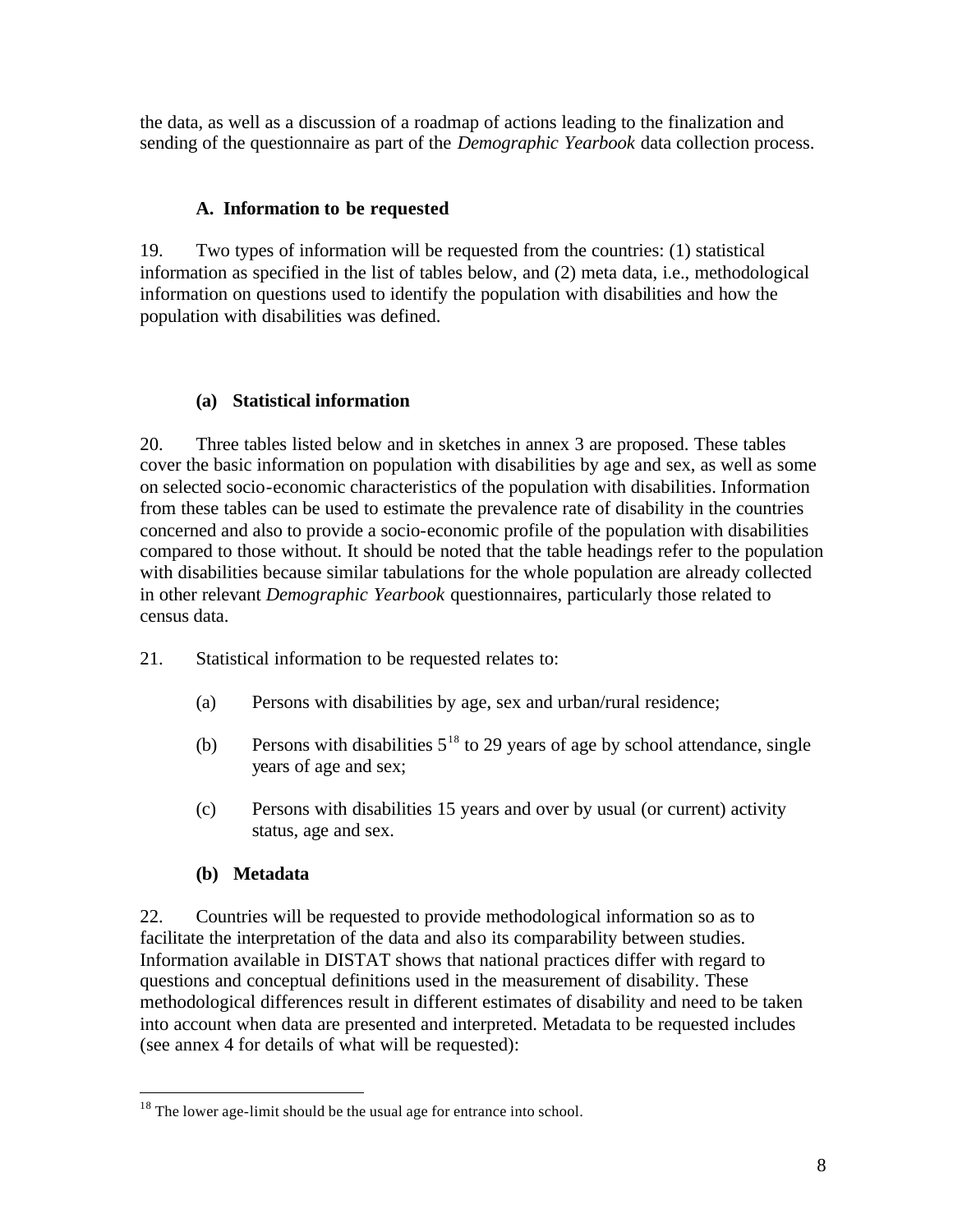- (a) Definitions of the population with disabilities used in the study;
- (b) Questions used to identify the population with disabilities; and
- (c) Sources of data, i.e., whether from a census, survey, or administrative records.

#### **B. Two alternative approaches**

23. Two alternatives are proposed to facilitate the collection of disability dat.

#### **(a) Proposal 1**

24. The four proposed tables could be sent as part of an existing *Demographic Yearbook* questionnaire as part of the Population Census Questionnaire. A draw back of this proposal is that the census questionnaire already has 18 tables. Furthermore, while this proposal would work well for countries that depend on the population census to collect data on disability, it would not work for those that do not. The latter would need more additional tables.

25. Experience from DISTAT shows that for many countries, surveys are the main source of data on disability. In some of these countries the periodicity of the census and that of the surveys collecting data on disability may not be the same.

### **(b) Proposal 2**

26. The tables on disability could form a stand-alone questionnaire that would periodically be sent to countries. An advantage of this option is that it gives more prominence to the disability tables rather than having them as part of another questionnaire. This option, however, would increase the number of questionnaires to be sent to countries.

**~** 

27. The Expert Group Meeting may wish to advise how to best collect disability data from countries including:

- (a) Number of key variables to send to countries for data collection;
- (b) Frequency of the data collection exercise;
- (c) How best to get high response rates from countries;

(d) The best way national statistical offices can coordinate the collection of disability data.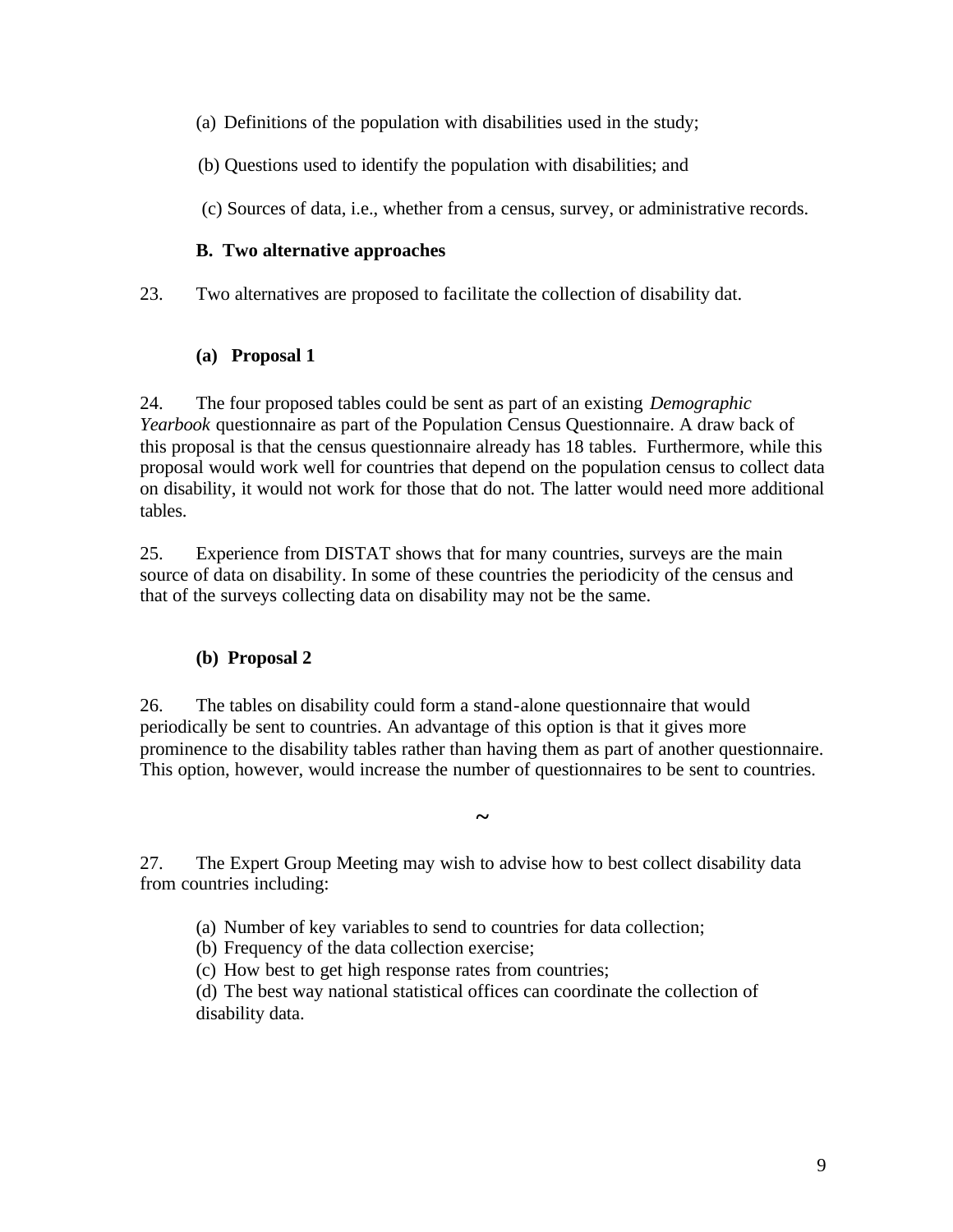#### **Annex 1: Topic areas covered in the United Nations Disability Statistics Database (DISTAT)**

#### **Area 1: General description of the census or survey methodology in each data source**

- Table 1. Censuses and surveys having a question indicating disability status by country or area, year and type of data collection
- Table 2. Sources of data for censuses and surveys having a question indicating disability status by country or area, year and type of data collection
- Table 3. Country classifications and approximate International Classification of Impairments, Disabilities and Handicaps (ICIDH) coded used in disability cross-tabulations for censuses and surveys having a question indicating disability status by country or area, year and type of data collection
- Table 4. Censuses and surveys having a question indicating disability status at the sub national level by country or area, year and type of data collection
- Table 5. Availability of data base topics in disability cross-tabulations for censuses and surveys having a question indicating disability status by country or area, year and type of data collection

#### **Area 2: Demographic characteristics and urban/rural residence**

- Table 6. Impairment and disability status of population by age group and sex, country or area, year and type of data collection
- Table 7. Urban/rural residence by impairment and disability status, age group and sex, country or area, year and type of data collection

#### **Area 3: Assessing the equalization of opportunities**

- Table 8. Educational attainment and current school attendance, by impairment and disability status, age group and sex, country or area, year and type of study
- Table 9. Economic activity, by impairment and disability status, age group and sex, country or area, year and type of data collection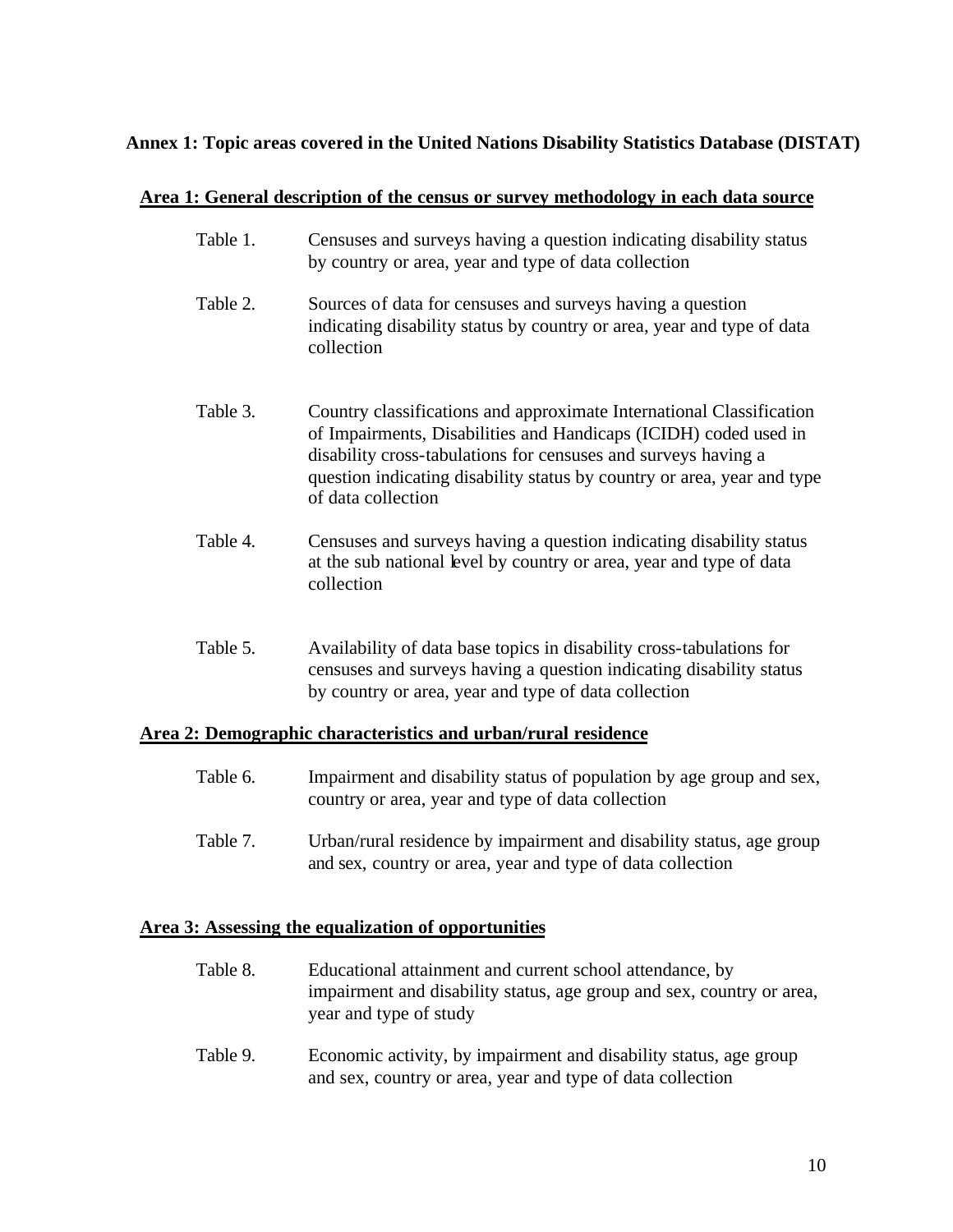Table 10. Occupation, industry, employment and status of the not economically active population, by impairment and disability status and sex, country or area, year and type of data collection

#### **Area 4: Social integration, household and family membership**

- Table 11. Marital status of the population, by impairment and disability status, age group and sex, country or area, year and type of data collection
- Table 12. Type of household, type of living quarters and number of persons in household, by impairment and disability status, age group and sex, country or area, year and type of data collection
- Table 13. Family composition, by impairment and disability status, age group and sex, country or area, year and type of data collection
- Table 14. Household and personal income, by impairment and disability status, age group and sex, country or area, year and type of data collection

#### **Area 5: Describing the disability experience**

- Table 15. Presence of an additional impairment and disability, by impairment status, age group and sex, country or area, year and type of data collection
- Table 16. Age at onset of impairment, by impairment and disability status, age group and sex, country or area, year and type of data collection
- Table 17. Cause of impairment, by impairment and disability status, age group and sex, country or area, year and type of data collection
- Table 18. Disability status of population, by impairment and disability status, age group and sex, country or area, year and type of data collection
- Table 19. Severity of impairment or degree of disability, by impairment and disability status, age group and sex, country or area, year and type of data collection
- Table 20. Aids used for reducing disabilities, by impairment and disability status, age group and sex, country or area, year and type of data collection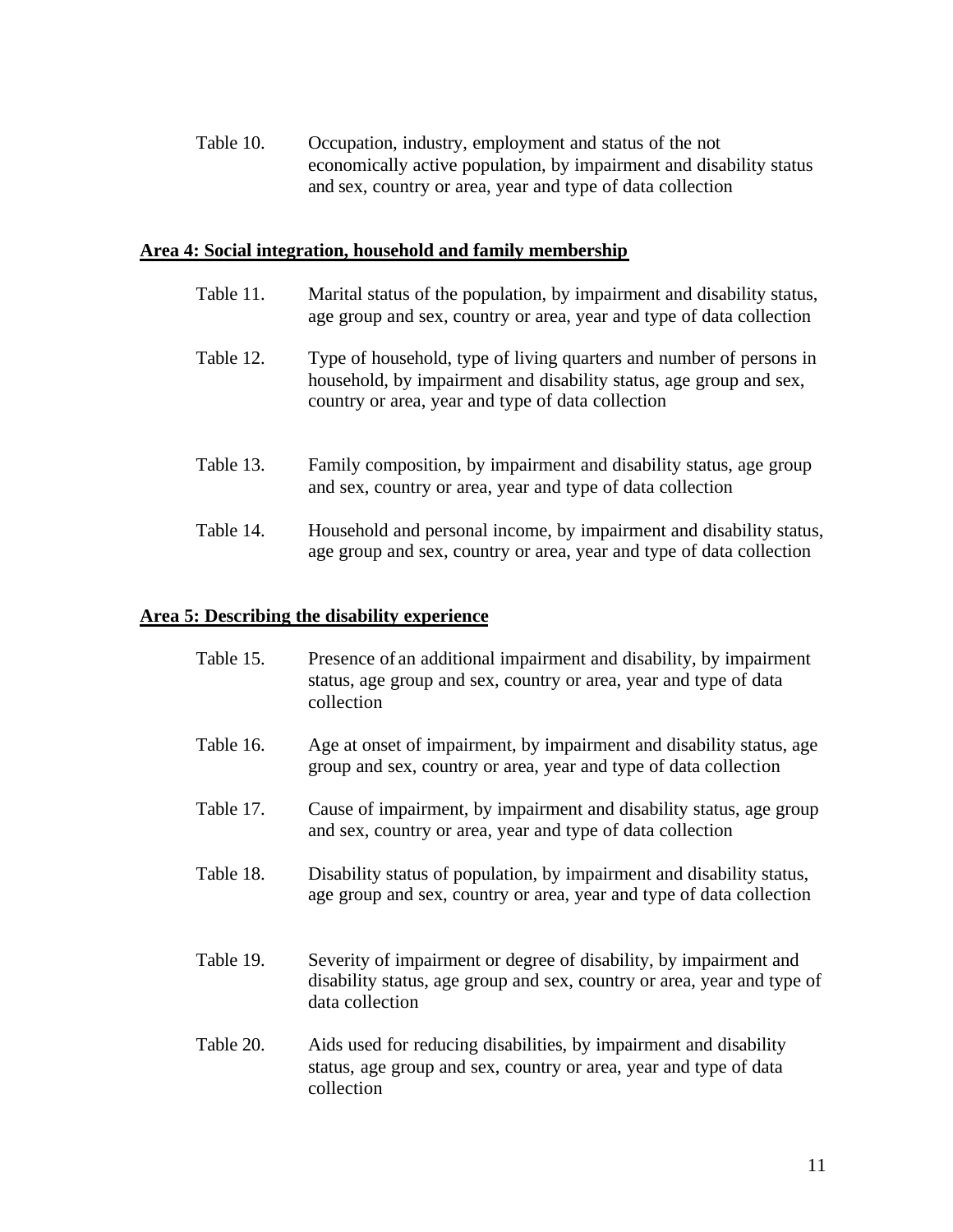Table 21. Services or treatment received, by impairment and disability status, age group and sex, country or area, year and type of data collection

#### **Area 6: Other special topics**

Table 22. Examples of special topic tables based on national data collection, including tables on social isolation, community attitudes towards disability and disabled persons, transportation and problems encountered in the home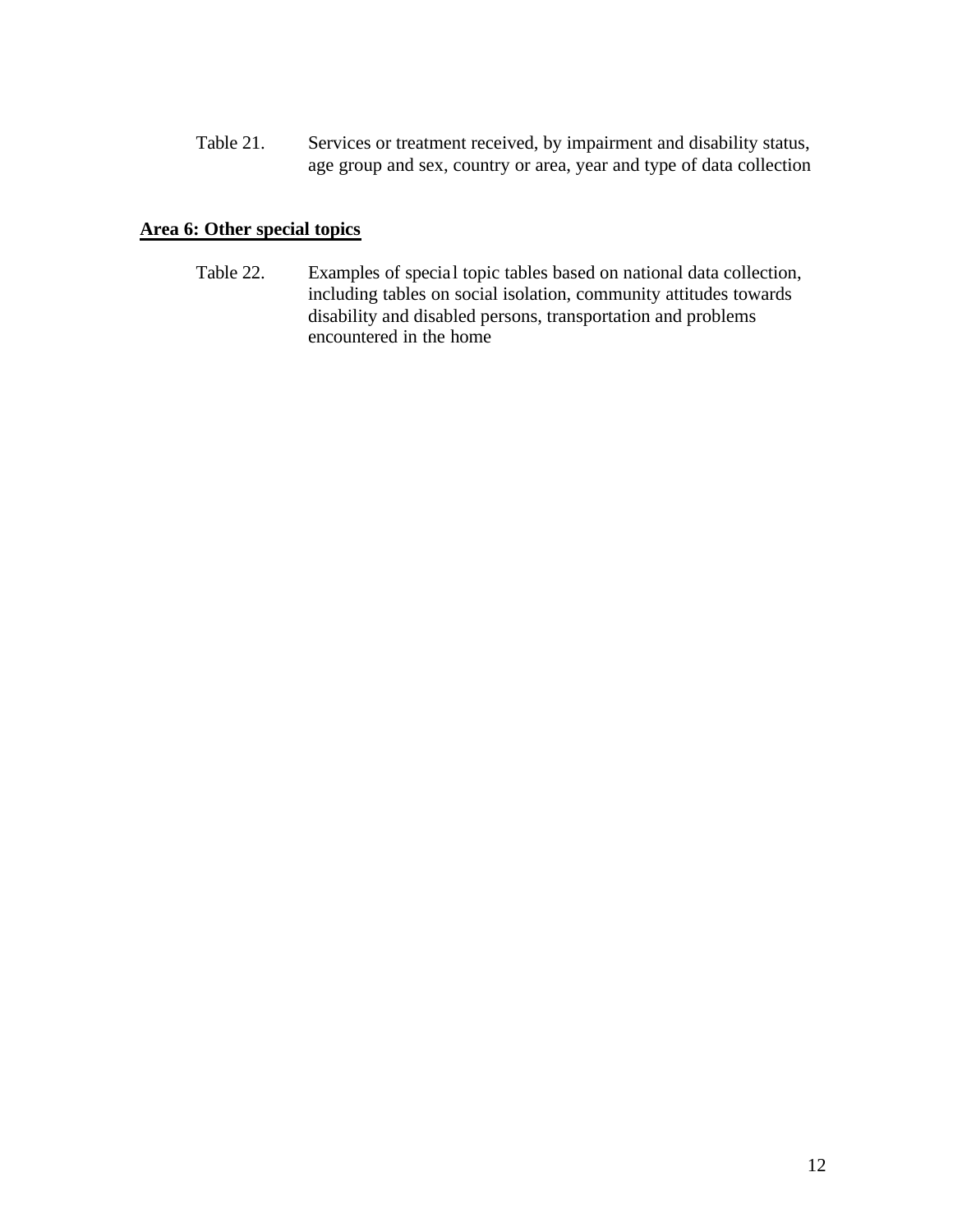#### **Annex 2: Tables on disability in the United Nations census recommendations**

- 1. Total population, by type of disability, geographical division, urban/rural residence, whether living in household or institution, age and sex
- 2. Households with one or more persons with disability, by type, size of household, urban/rural residence
- 3. Total population 15 years of age and over, by type of disability, marital status, urban/rural area, age and sex
- 4. Population with disability, by cause and type of disability, urban/rural area, age and sex
- 5. Population 5 to 29 years of age, by school attendance, type of disability, urban/rural area, age and sex
- 6. Population 5 years of age and over, by educational attainment, type of disability, urban/rural area, age and sex
- 7. Population 15 years and over, by activity status, type of disability, urban/rural area, age and sex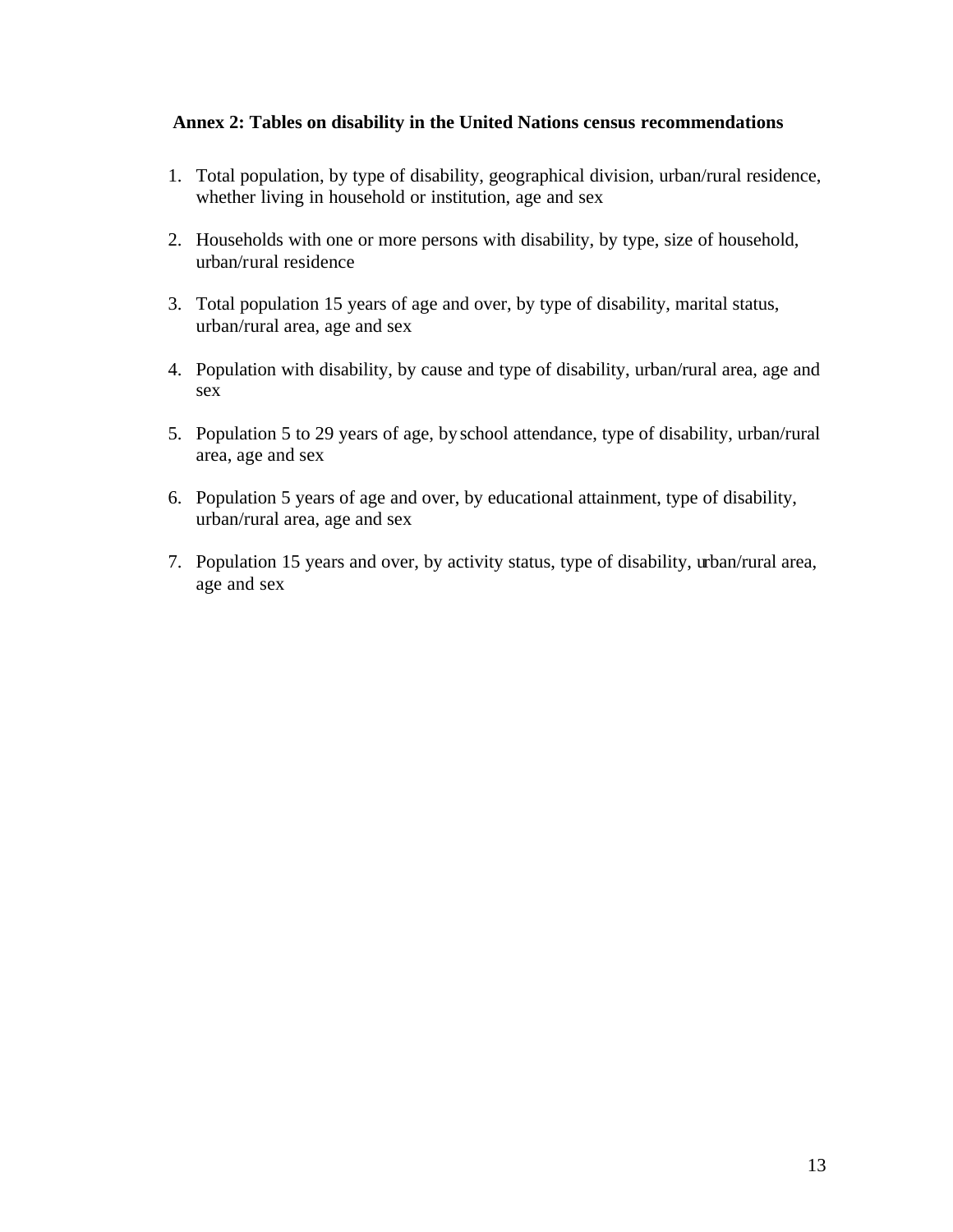# **Annex 3. Time frame for the development of the proposal for the international data collection and dissemination on disability**

| 1. | Revised for presentation at the <i>Demographic Yearbook</i> review                  | October 2003  |
|----|-------------------------------------------------------------------------------------|---------------|
|    | meeting                                                                             |               |
| 2. | Revised versions for testing                                                        | Early 2004    |
| 3. | Pilot testing in selected countries                                                 | Spring 2004   |
| 4. | Workshop to test feasibility of providing the information and<br>filling the tables | May/June 2004 |
| 5. | Send tables as part of the <i>Demographic Yearbook</i> questionnaire                | Fall 2005     |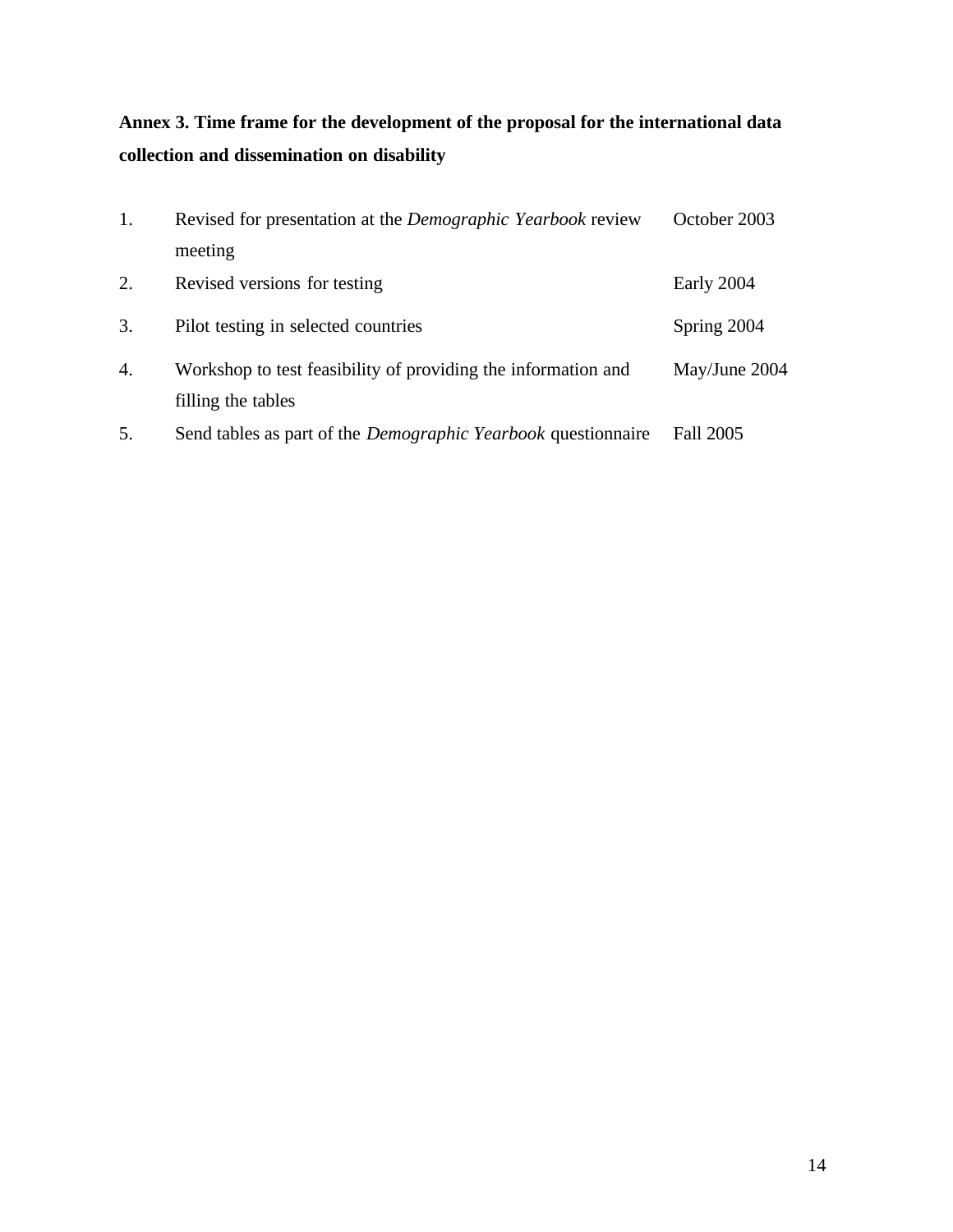## **Annex 4: Proposed tables for collecting data on disability through the DYB process**

(Please see attached draft questionnaire including tables and instructions)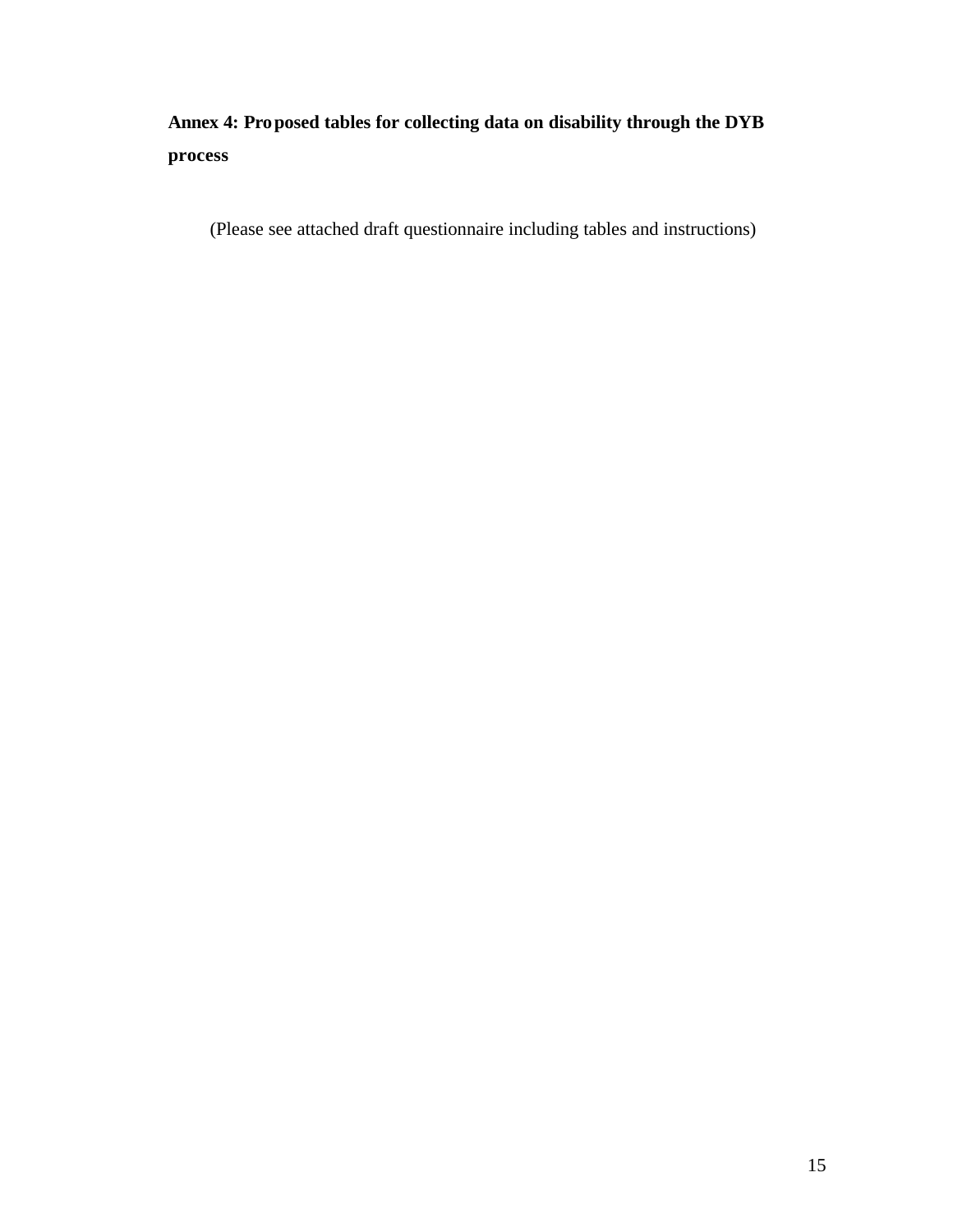Statistics Division - United Nations **Country:** Country: **Demographic Yearbook** 

# *Draft* **Questionnaire on Disability Statistics**

#### **GENERAL INFORMATION**

- 1. The purpose of this questionnaire is to collect in an uniform manner information on disability for inclusion in the United Nations Demographic Yearbook system.
- 2. The questionnaire has **two** parts. The **first** part is intended to collect information on sources of data on disability in the country as well as more detailed information on the questions and definitions used. The **second** part includes the tables that are intended to collect information on the numbers and characteristics of persons with disabilities.
- 3. Please read the instructions for each part before providing the information.

#### **INSTRUCTIONS FOR COMPLETING THE TABLES**

- 1. In filling in the tables the following procedures are suggested:
	- a. Give all figures unrounded, i.e., to the last digit rather than rounded to the nearest tens or thousands.
	- b. Use the following symbols
		- --- when the total number is 0
		- … when the data are not available
		- \* when data are preliminary or provisional
	- c. Compare all tables to be sure that, when applicable, totals agree. If there are differences between tables, please explain in notes.
- 2. If it is not possible to complete all cells in each table, please give whatever figures are available.
- 3. If it is not possible to supply figures classified or defined exactly as indicated in the tables, please provide the data that are available.
- 4. In the tables, the age definition desired is "age at last birthday" or completed years. If age definition is not age at last birthday but is given in other terms (such as age at nearest birthday, age at next birthday or difference between year of birth and the year the information was collected), please explain the definition for each table.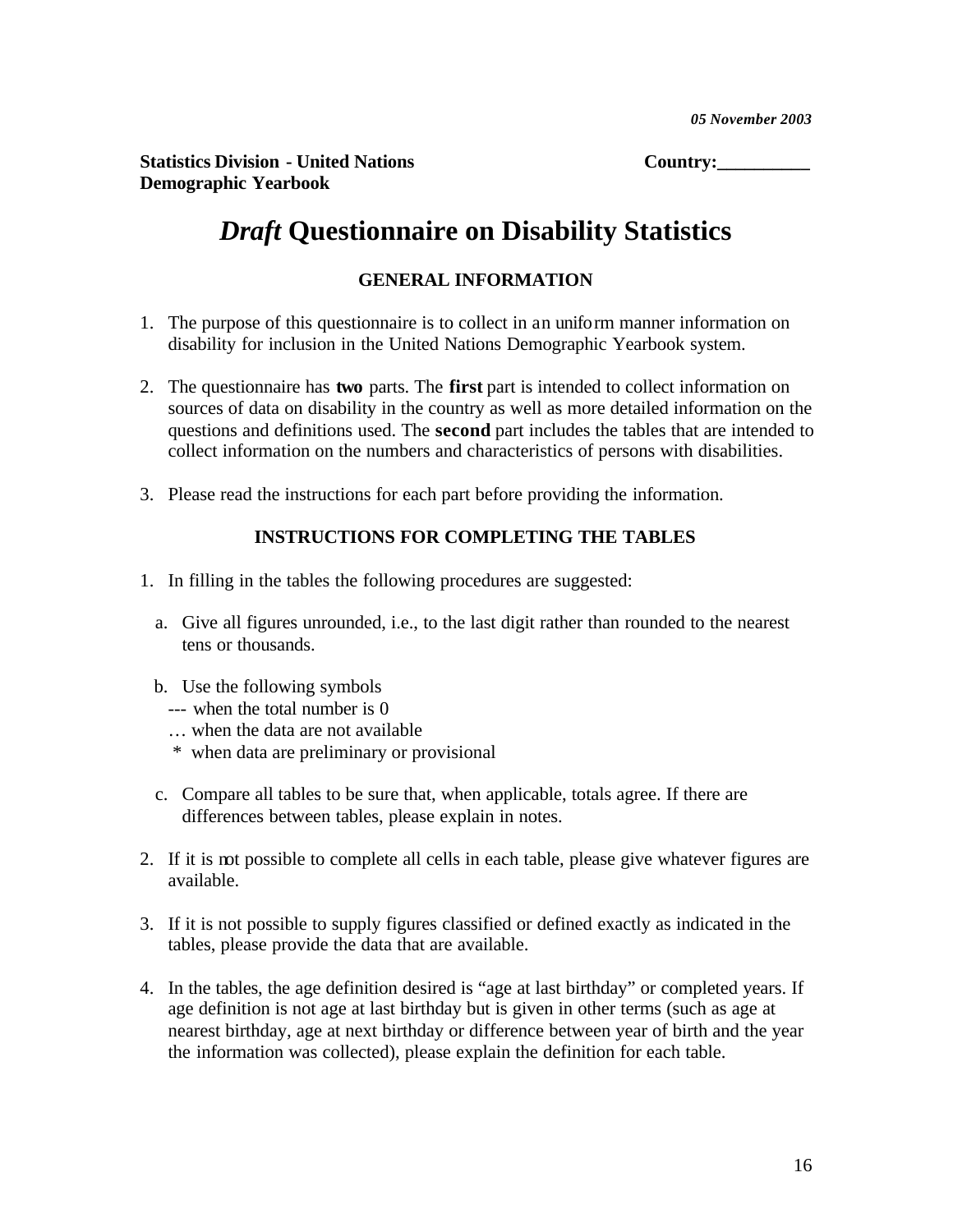#### **PLEASE PROVIDE THE FOLLOWING INFORMATION**

1. Are statistics on disability compiled by your organization?

 $Yes \Box$  No  $\Box$ 

If **Yes**, go to Section I

If **No**, go to Section V

#### **Section I. DATA SOURCES**

Please indicate the source(s) of data on disability for your country (Please tick all boxes that apply)

| Population census      | Yes | Nο | If Yes, go to Section I-A on<br>page 1. |
|------------------------|-----|----|-----------------------------------------|
| Sample survey          |     |    | If Yes, go to Section I-B on<br>page 4. |
| Administrative sources |     |    | If Yes, go to Section I-C on<br>page 6. |

#### **Section I-A. POPULATION CENSUSES**

- 1. Please indicate the date of the latest census that was used to collect data on disability (day, month, year)  $\Box$
- 2. Indicate the population covered in collecting the information on disability

| Complete count                                                                                                         |
|------------------------------------------------------------------------------------------------------------------------|
| On a sample basis (If so, please indicate the proportion of<br>the sample to the total population and the sample size) |
|                                                                                                                        |
| Adult population only (Please specify age range covered)                                                               |
| Population living in institutions <sup><math>1</math></sup>                                                            |

<sup>&</sup>lt;sup>1</sup> The following are examples of institutions – military installations, correctional and penal institutions, dormitories of schools and universities, religious institutions, old people's homes and hospitals.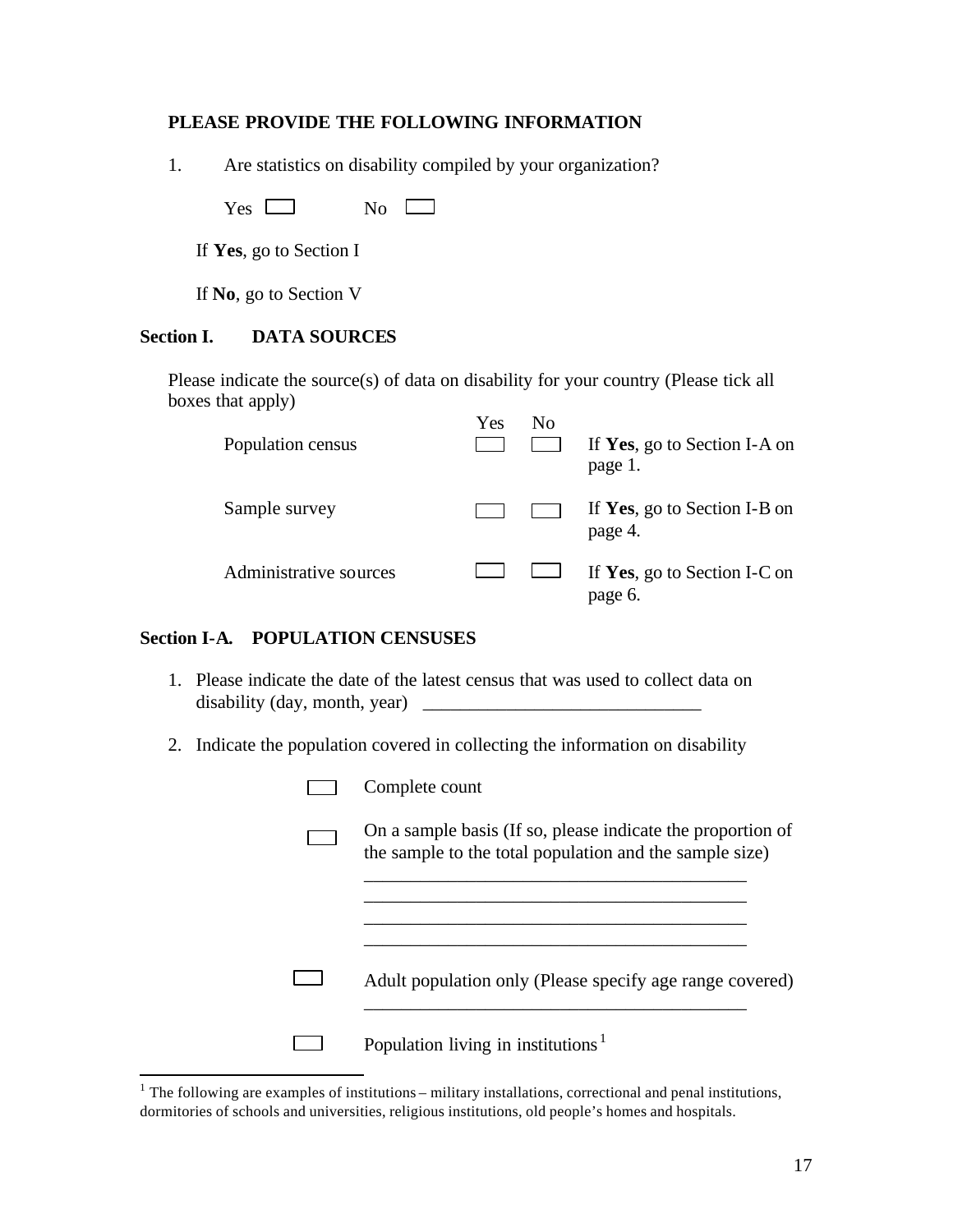| Other (Please specify) |  |
|------------------------|--|
|------------------------|--|

3. Please state the reason(s) why the information on disability was collected. (Write below or attach on a separate sheet)

4. Please indicate the primary method used to collect the information on disability

|  | Face-to-face interview<br>Mail-back method<br>Other method (Please explain)                                                                                                                               |
|--|-----------------------------------------------------------------------------------------------------------------------------------------------------------------------------------------------------------|
|  | 5. Please indicate the respondent designated to answer the question(s) on disability<br>Self-response (except for children, if covered by the study)<br>One respondent per household/family (use of proxy |
|  | respondents)<br>Combination of respondents (Please specify)                                                                                                                                               |

7. Please provide a copy of the questionnaire, including all the questions asked on disability.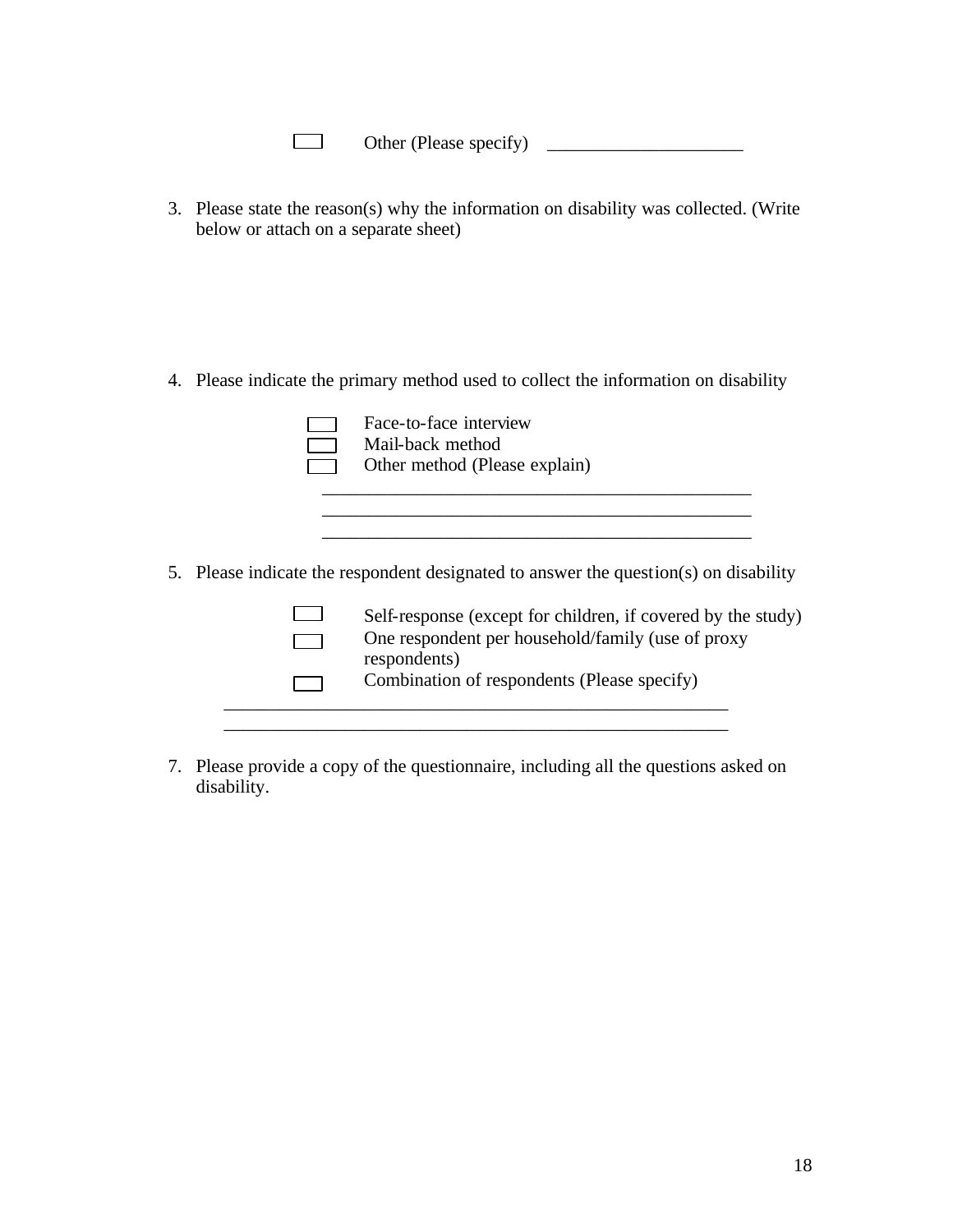8. Is the census information on disability processed and published?

Yes No Г  $\overline{\phantom{0}}$ 

#### **Section I-B. SAMPLE SURVEYS**

1. Title of the latest survey used to collect data on disability

2. Indicate the survey date (day, month, year)

\_\_\_\_\_\_\_\_\_\_\_\_\_\_\_\_\_\_\_\_\_\_\_\_\_\_\_\_\_\_\_\_\_\_\_\_\_\_\_\_\_\_\_\_\_\_\_\_\_\_\_\_\_\_\_\_\_

- 3. Write below the proportion of the sample to the total population
- 4. Give the sample size
- 3. Indicate the population covered in collecting the information on disability

| Complete count                                                                                                         |
|------------------------------------------------------------------------------------------------------------------------|
| On a sample basis (If so, please indicate the proportion of<br>the sample to the total population and the sample size) |
|                                                                                                                        |
| Adult population only (Please specify age range covered)                                                               |
| Population living in institutions <sup>2</sup>                                                                         |
| Other (Please specify)                                                                                                 |

6. What was the reason that the survey was conducted?

<sup>&</sup>lt;sup>2</sup> The following are examples of institutions – military installations, correctional and penal institutions, dormitories of schools and universities, religious institutions, old people's homes and hospitals.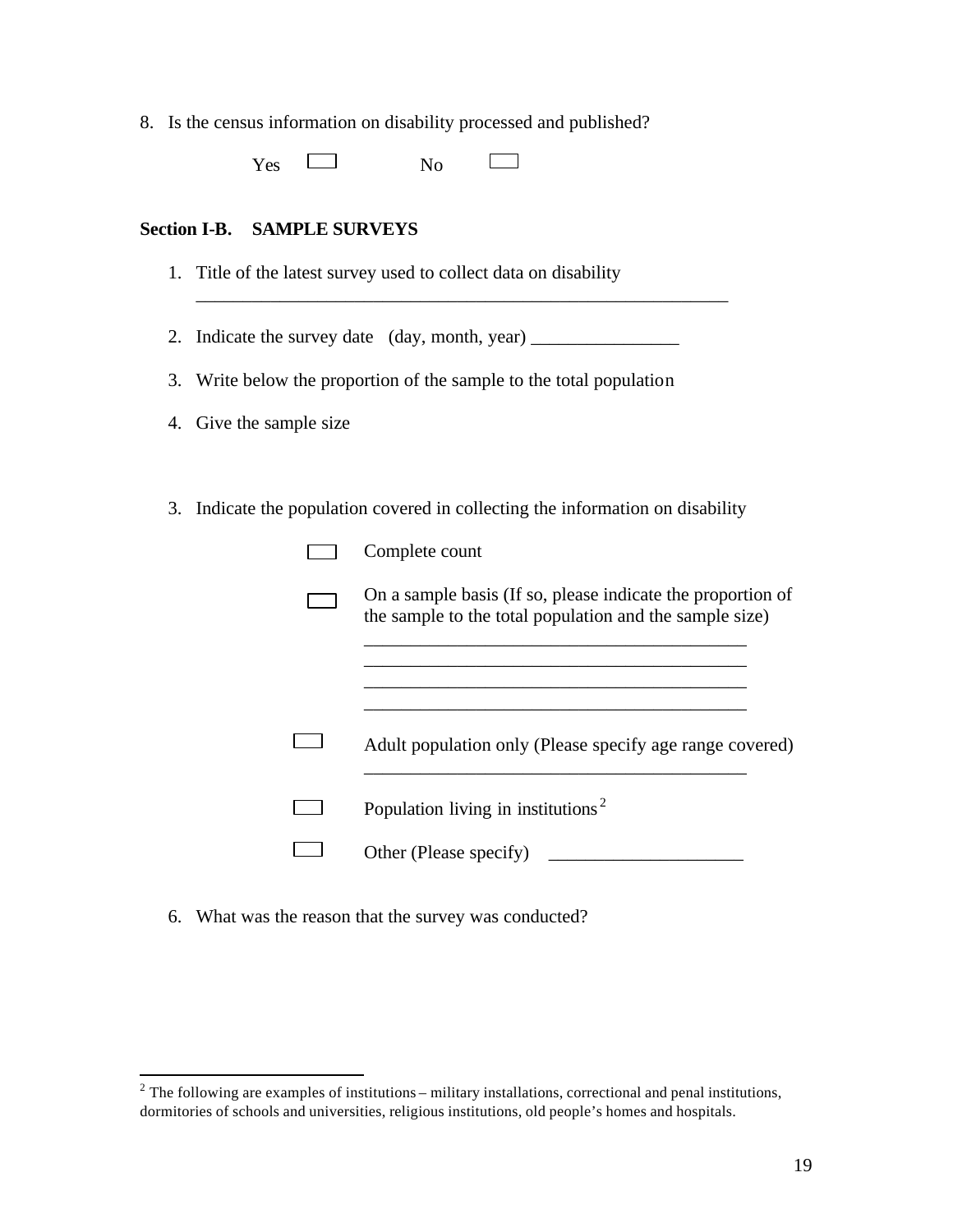- 7. What was the purpose for collecting the information on disability in the survey?
- 8. Is the survey information on disability processed and published?

| $Yes \Box$ | $\overline{N_0}$ |  |
|------------|------------------|--|
|            |                  |  |

9. Please indicate the primary method used to collect the information on disability.

| Face-to-face interview        |
|-------------------------------|
| Telephone interview           |
| Mail-back method              |
| Other method (Please specify) |
|                               |

10. Please indicate the respondent designated to answer the question(s) on disability

| Self-response (except for children, if covered by the |
|-------------------------------------------------------|
| study)                                                |
| One respondent per household/family (use of proxy     |
| respondents)                                          |
| Combination of respondents (Please specify)           |

\_\_\_\_\_\_\_\_\_\_\_\_\_\_\_\_\_\_\_\_\_\_\_\_\_\_\_\_\_\_\_\_\_\_\_

 $\Box$ 

\_\_\_\_\_\_\_\_\_\_\_\_\_\_\_\_\_\_\_\_\_\_\_\_\_\_\_\_\_\_\_\_\_\_\_ \_\_\_\_\_\_\_\_\_\_\_\_\_\_\_\_\_\_\_\_\_\_\_\_\_\_\_\_\_\_\_\_\_\_\_

11. Please provide a copy of the questionnaire, including all the questions asked on disability.

#### **Section I-C. ADMINISTRATIVE SOURCES**

1. Does your country have registration for disability?

Yes No

If **Yes**, please indicate title of registration system

\_\_\_\_\_\_\_\_\_\_\_\_\_\_\_\_\_\_\_\_\_\_\_\_\_\_\_\_\_\_\_\_\_\_\_\_\_\_\_\_\_\_\_\_\_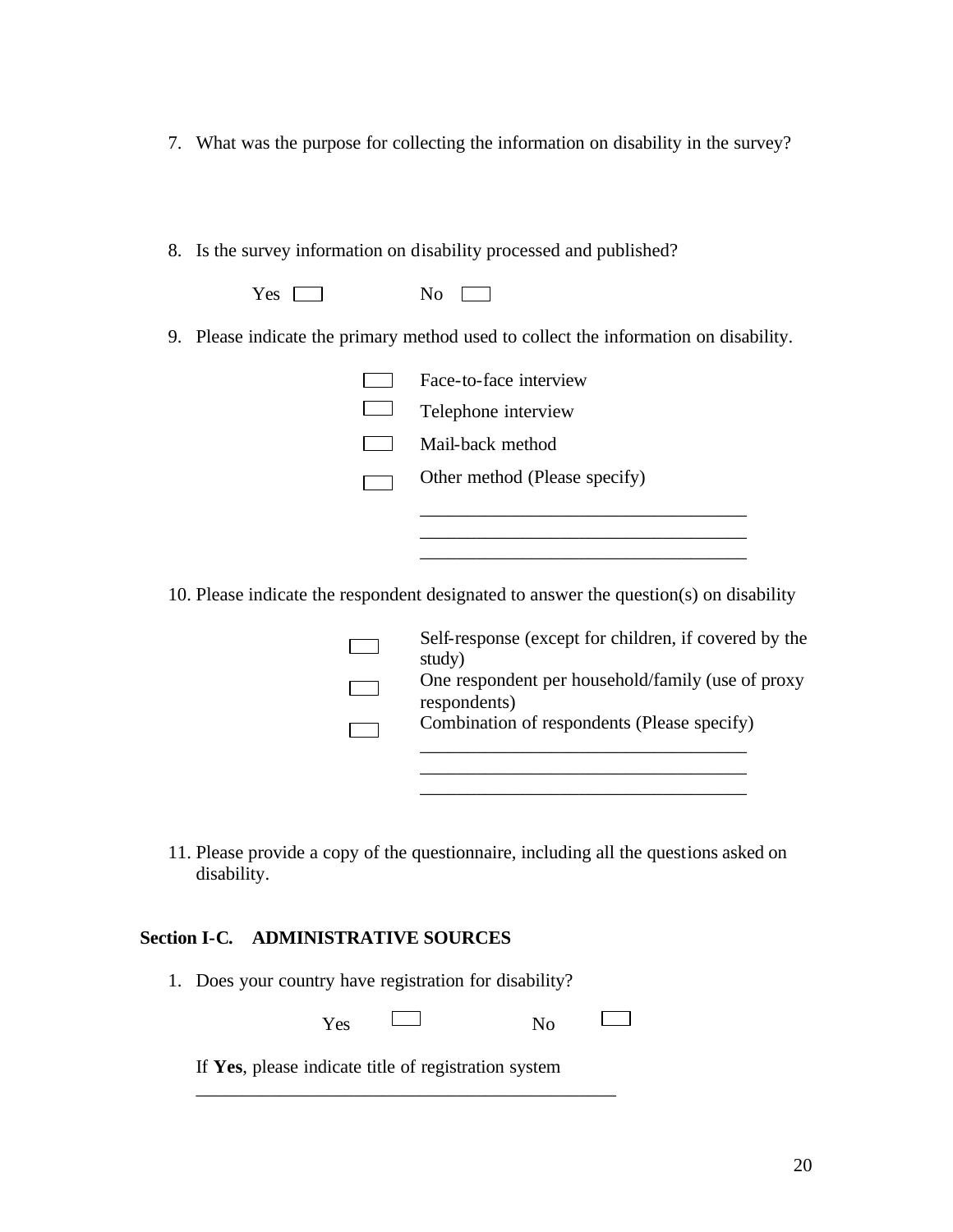If **No**, please indicate the administrative source(s) for the information on disability

\_\_\_\_\_\_\_\_\_\_\_\_\_\_\_\_\_\_\_\_\_\_\_\_\_\_\_\_\_\_\_\_\_\_\_\_\_\_\_\_\_\_\_\_\_

| 2. |                                           | Reference date for the information being provided in the register (day, month, |
|----|-------------------------------------------|--------------------------------------------------------------------------------|
|    |                                           | 3. Please specify whether the administrative source of information covers:     |
|    |                                           | Any type of disability<br>Specific type(s) of disabilities (please specify)    |
|    |                                           |                                                                                |
|    | 4. Indicate if this source is a:          | One-time or ad hoc registration of persons with disabilities                   |
|    |                                           | Continuous registration of persons with disabilities                           |
|    |                                           | Periodic registration of persons with disabilities <sup>3</sup>                |
| 5. |                                           | Indicate below the purpose(s) of this administrative registration system       |
|    |                                           |                                                                                |
|    |                                           |                                                                                |
|    |                                           |                                                                                |
|    |                                           | 6. Is data from this administrative source published?                          |
|    | $Yes \Box$                                | No.                                                                            |
|    | If Yes, give the title of the publication |                                                                                |
|    |                                           |                                                                                |

<sup>&</sup>lt;sup>3</sup> Registration is not carried out continuously but is repeated after some time, such as after 5 or 10 years.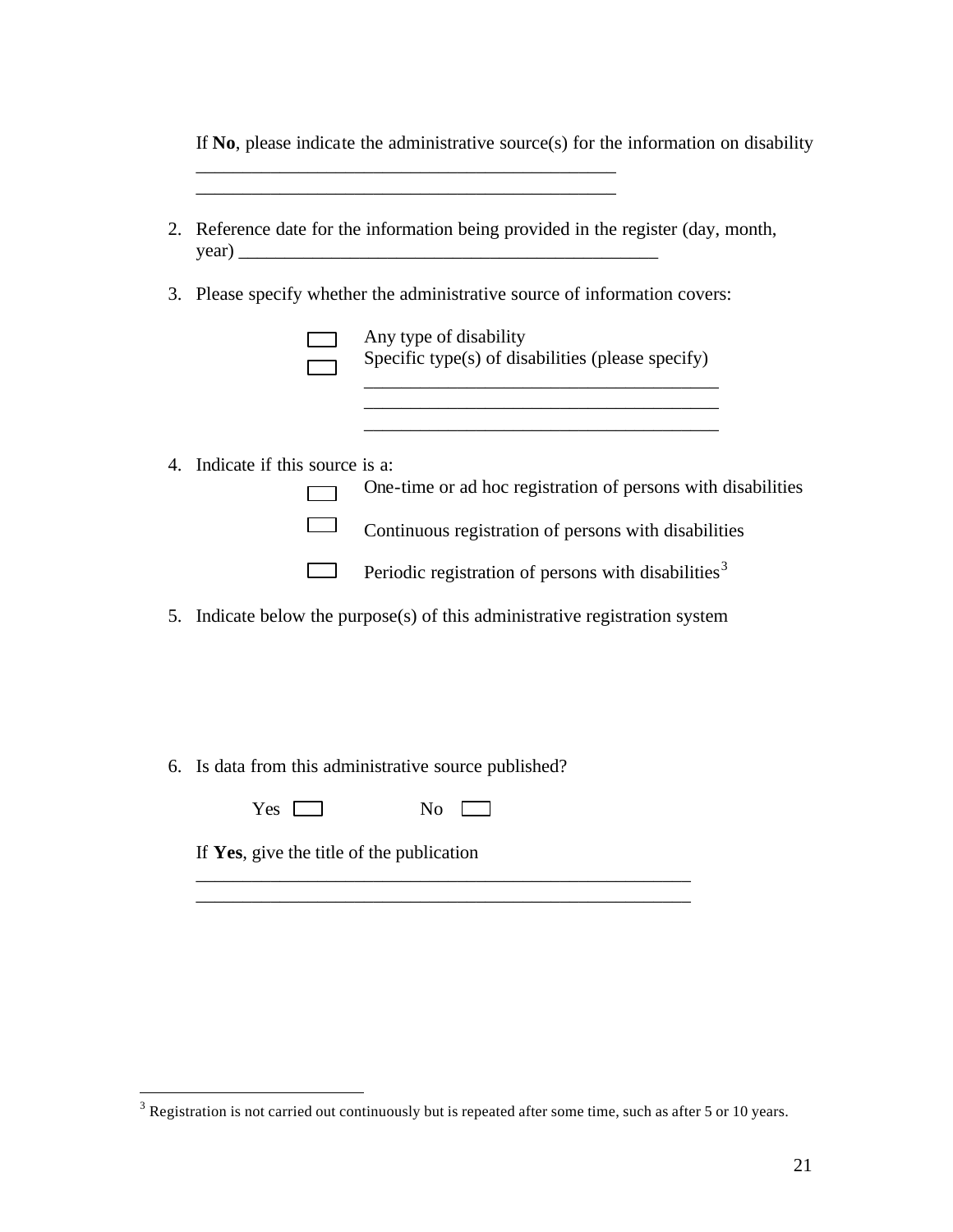#### **Section II. DEFINITION OF DISABILITY USED**

In the *International Classification of Functioning, Disability and Health (ICF)<sup>4</sup> disability* serves as an umbrella term for activity limitations, participation restrictions or impairments. Activity limitations and participation restrictions are disabilities related to Activity<sup>5</sup> and Participation<sup>6</sup> respectively while impairments are disabilities associated with Body Functions<sup>7</sup> and Body Structures<sup>8</sup>.

Please give below or attach the definition of disability used in your country for the collection of data on disability or registration of persons with disabilities.

 4 *International Classification of Functioning, Disability and Health (ICF),* World Health Organization, Geneva, 2001.

<sup>&</sup>lt;sup>5</sup> Activity is the execution of a task or action by an individual.<br><sup>6</sup> Participation is involvement in life situations.

<sup>&</sup>lt;sup>7</sup> Body Functions are the physiological functions of body systems (including psychological functions).

<sup>8</sup> *Body Structures* are anatomical parts of the body such as organs, limbs and their components.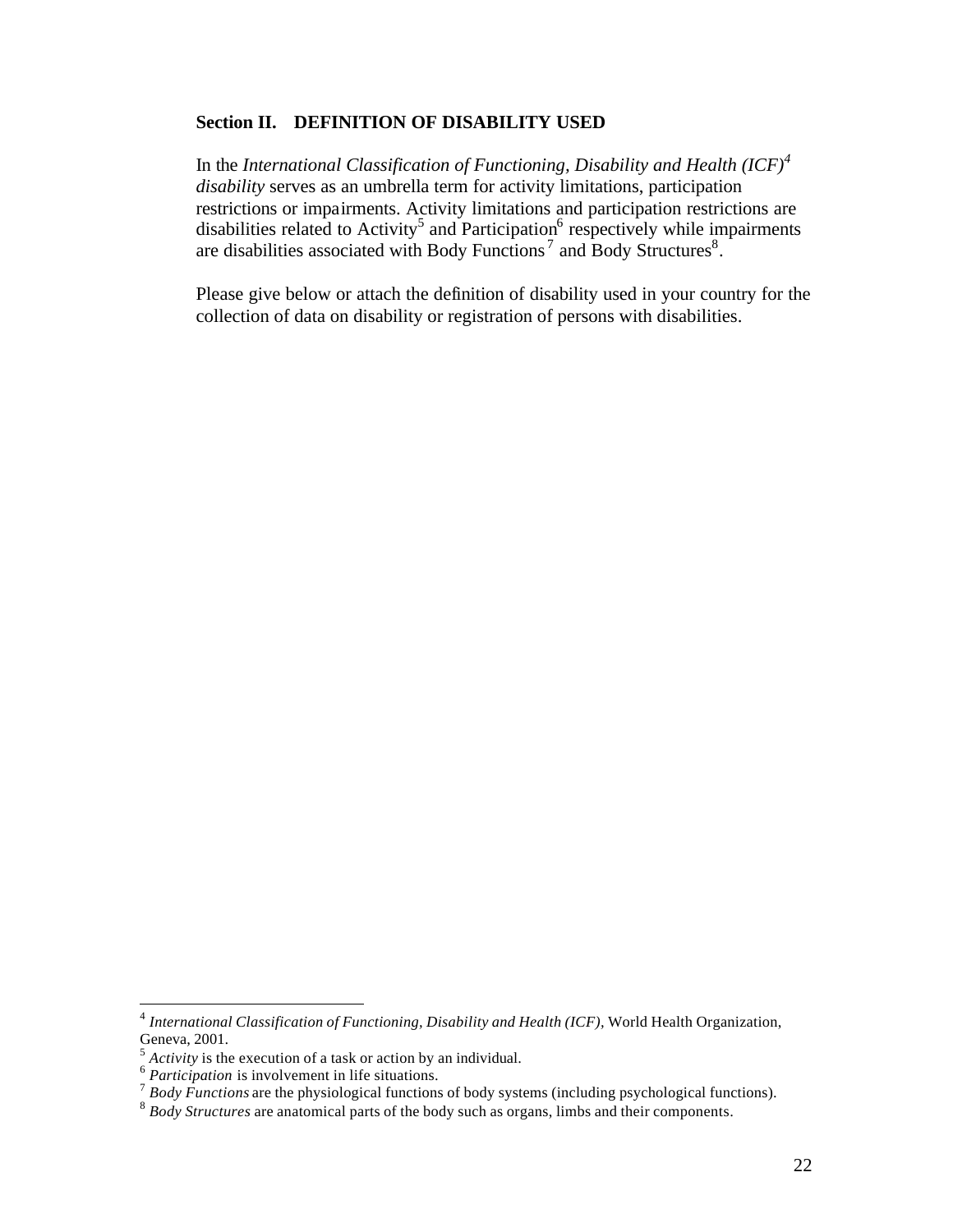#### **Section III. INFORMATION RELATED TO THE QUESTIONS ON DISABILITY ASKED IN THE CENSUS OR SURVEY**

**PLEASE COMPLETE THIS SECTION IF THE DATA ON DISABILITY ARE FROM A CENSUS OR SURVEY**

1.Please indicate if the definition of disability used for the study includes a minimum length of time of the experienced or expected duration of the disability, such as 6 months.

|           | $\Box$ Yes (Specify the length of time) $\Box$ |
|-----------|------------------------------------------------|
| $\Box$ No |                                                |

2. Please indicate the type of response categories used for the questions on disability

| Dichotomous responses of either "Yes", or "No" to a<br>particular condition.                                                  |
|-------------------------------------------------------------------------------------------------------------------------------|
| Multiple response categories to a particular condition such as<br>"Yes, very often", "Yes, often", "Yes, sometimes", "No, not |
| at all".                                                                                                                      |
| Open-ended questions                                                                                                          |

- 3. In the WHO International Classification of Functioning, Disability and Health (ICF), disability is described from three perspectives, the body, the individual, and society as describe below. Please choose which of the following definitions of disability best describes the approach and essence of the questions used to identify persons with disabilities in your country. Please tick all the boxes that apply.
	- *Activity Limitations* are difficulties an individual may have in executing activities.<sup>9</sup> Examples of activity limitations include difficulties walking, sitting, standing, speaking and learning.
	- *Participation restrictions* are problems an individual may experience in involvement in life situations. $10$
	- *Impairments* are problems in body function<sup>11</sup> or structure<sup>12</sup> such as  $\Box$ a significant deviation or loss. Examples of impairments include blindness, deafness, muteness, mental retardation, paralysis and loss of limbs.

<sup>&</sup>lt;sup>9</sup> Activity is the execution of a task or action by an individual.

<sup>&</sup>lt;sup>10</sup> Participation is involvement in life situations.

<sup>&</sup>lt;sup>11</sup> *Body Functions* are the physiological functions of body systems (including psychological functions).

<sup>&</sup>lt;sup>12</sup> *Body Structures* are anatomical parts of the body such as organs, limbs and their components.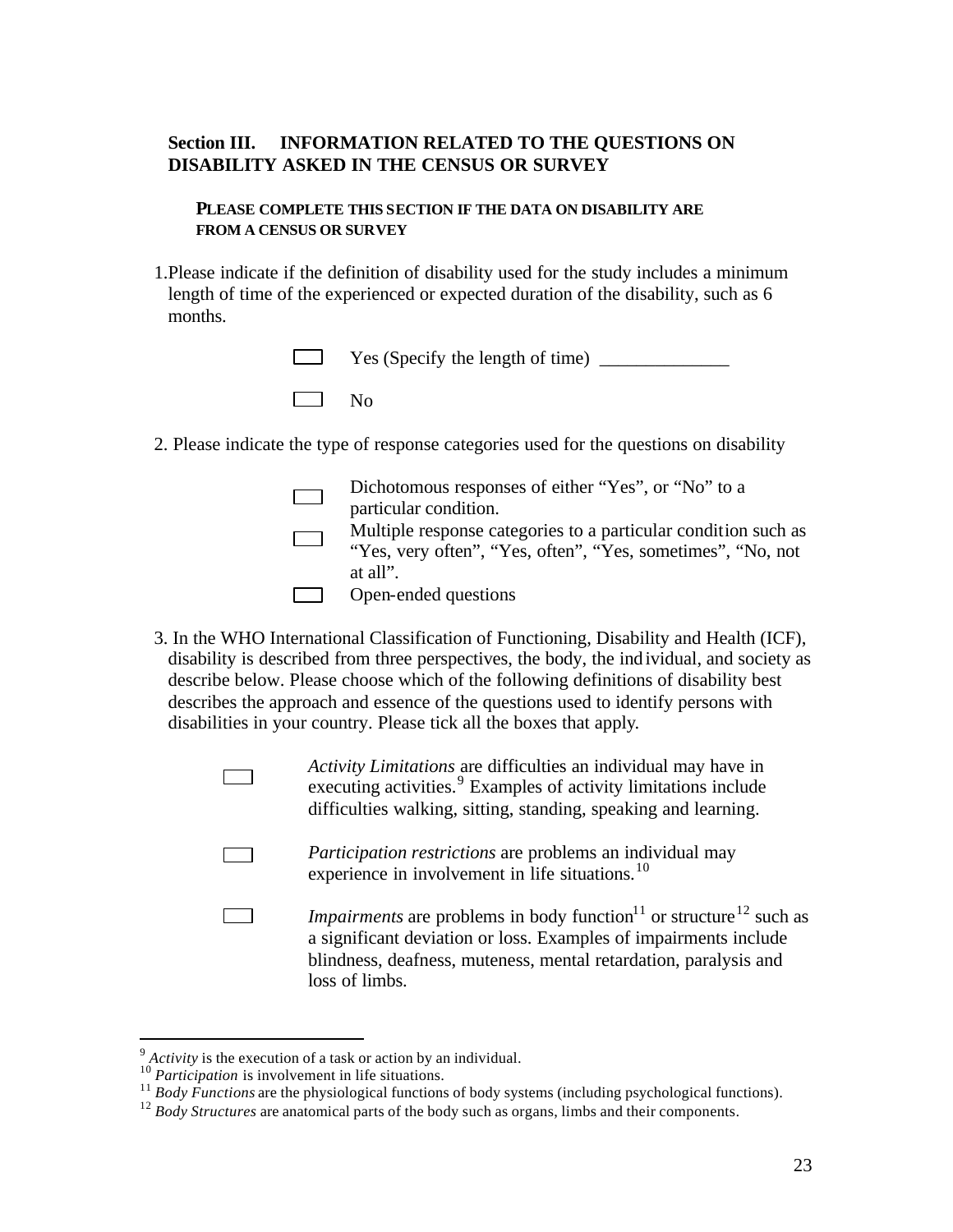#### **Section IV. INSTRUCTIONS USED FOR COLLECTING INFORMATION ON DISABILITY**

Please attach the instructions, if any, to enumerators, supervisors or persons filling in the questionnaire on questions on disability.

#### **Section V. IF STATISTICS ON DISABILITY ARE NOT COMPILED IN THE COUNTRY**

1. Please indicate reasons for not compiling statistics on disability in your country

|     | Lack of demand for statistics on disability                                         |
|-----|-------------------------------------------------------------------------------------|
|     | Lack of resources/capacity for compiling statistics on disability                   |
|     | Other reasons (please specify)                                                      |
|     |                                                                                     |
|     |                                                                                     |
|     | 2. Does your country intend to compile statistics on disability in the near future? |
| Yes | N0                                                                                  |

If **Yes**, please provide approximate date when data will be available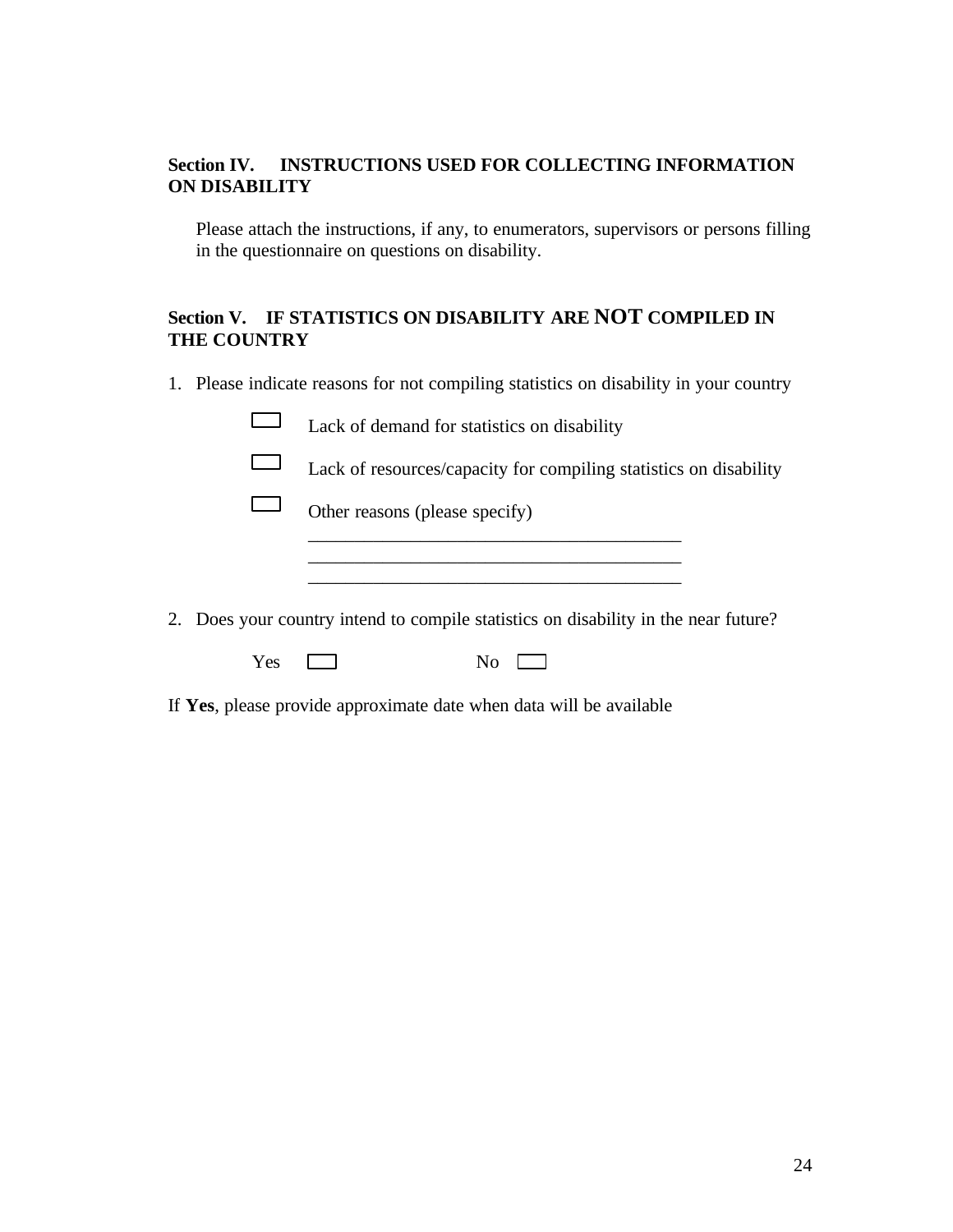#### **Statistics Division - United Nations COUNTRY: Demographic Yearbook - Questionnaire on Disability Statistics DS-1**

**.**

**UN Office use only Table 1. Persons with disabilities by age, sex and urban/rural residence Tbl Yr Mo Da** E **U S L R A 460 00 04 05 0 0 0 0 1 0**

|                              |      |            |        |      |                   | Population |       |        |            |        |        |
|------------------------------|------|------------|--------|------|-------------------|------------|-------|--------|------------|--------|--------|
|                              |      |            | To tal |      |                   |            | Urban |        |            | Rura 1 |        |
|                              |      | Both sexes |        | Male | Female Both sexes |            | Male  | Female | Both sexes | Male   | Female |
| Age                          |      |            |        |      |                   |            |       |        |            |        |        |
| ( in years)                  | Code |            |        |      |                   |            |       |        |            |        |        |
|                              |      |            |        |      |                   |            |       |        |            |        |        |
| All ages                     | 00JJ |            |        |      |                   |            |       |        |            |        |        |
| Under $1.0.0001$             | 0000 |            |        |      |                   |            |       |        |            |        |        |
| $1 - 4$                      | 0104 |            |        |      |                   |            |       |        |            |        |        |
| $5 - 9$<br>. 1               | 0509 |            |        |      |                   |            |       |        |            |        |        |
| $10 - 14$                    | 1014 |            |        |      |                   |            |       |        |            |        |        |
| $15 - 19$                    | 1519 |            |        |      |                   |            |       |        |            |        |        |
| $20 - 24$<br>.               | 2024 |            |        |      |                   |            |       |        |            |        |        |
| $25 - 29$                    | 2529 |            |        |      |                   |            |       |        |            |        |        |
| $30 - 34$                    | 3034 |            |        |      |                   |            |       |        |            |        |        |
| $35 - 39$ 3539               |      |            |        |      |                   |            |       |        |            |        |        |
| $40 - 44$                    | 4044 |            |        |      |                   |            |       |        |            |        |        |
| $45 - 49$                    | 4549 |            |        |      |                   |            |       |        |            |        |        |
| $54 \ldots \ldots$<br>$50 -$ | 5054 |            |        |      |                   |            |       |        |            |        |        |
| $55 - 59$                    | 5559 |            |        |      |                   |            |       |        |            |        |        |
| $60 - 64$                    | 6064 |            |        |      |                   |            |       |        |            |        |        |
| $65 - 69$                    | 6569 |            |        |      |                   |            |       |        |            |        |        |
| $70 - 74$                    | 7074 |            |        |      |                   |            |       |        |            |        |        |
| $75 - 79$                    | 7579 |            |        |      |                   |            |       |        |            |        |        |
| $80 - 84$                    | 8084 |            |        |      |                   |            |       |        |            |        |        |
| $85 - 89$                    | 8589 |            |        |      |                   |            |       |        |            |        |        |
| $90 - 94$                    | 9094 |            |        |      |                   |            |       |        |            |        |        |
| $95 - 99$                    | 9599 |            |        |      |                   |            |       |        |            |        |        |
| $100 + \ldots$ 9898          |      |            |        |      |                   |            |       |        |            |        |        |
| Unknown. $\dots\dots\dots$   | 9999 |            |        |      |                   |            |       |        |            |        |        |
|                              |      |            |        |      |                   |            |       |        |            |        |        |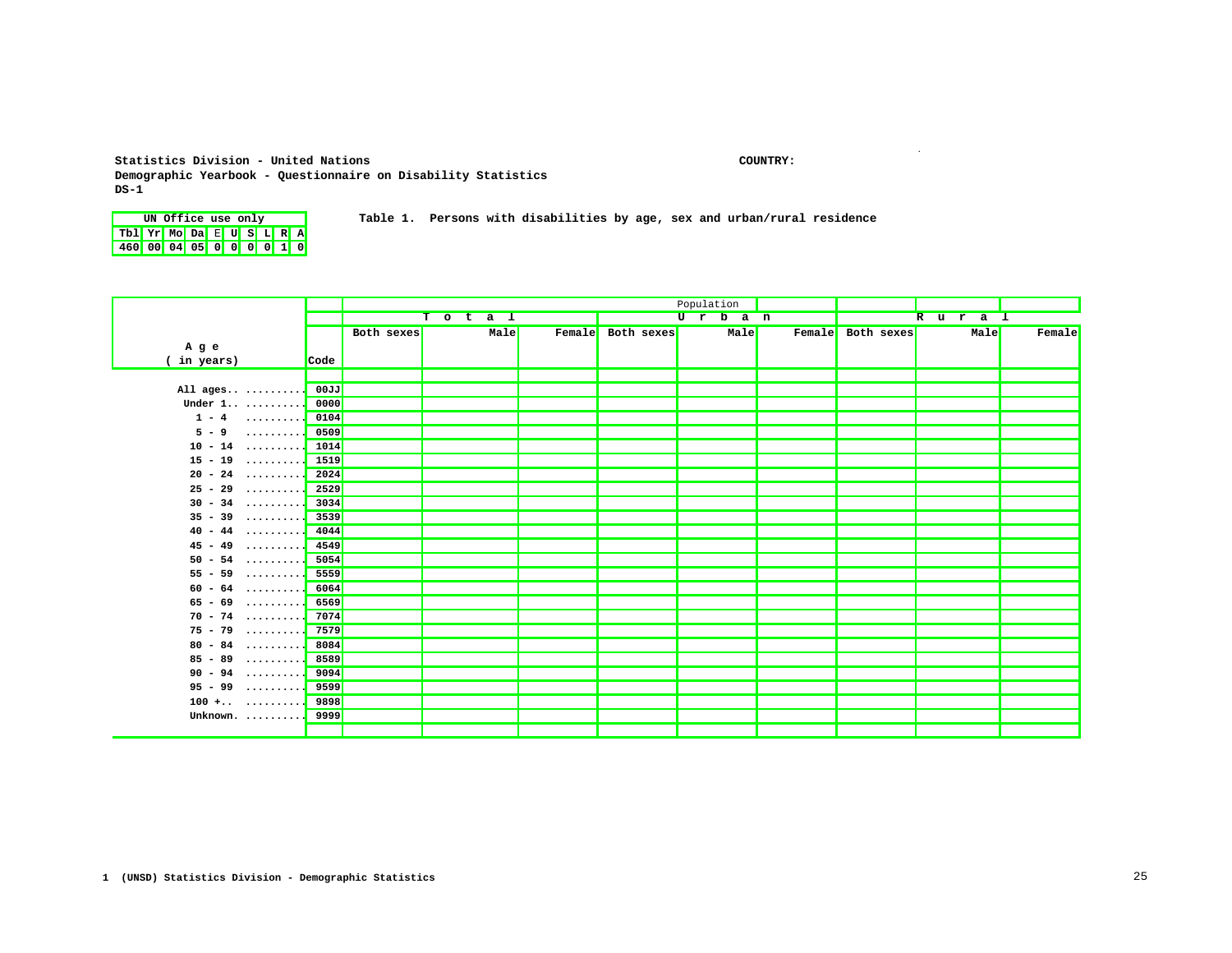**Statistics Division - United Nations COUNTRY: Demographic Yeabook - Questionnaire on Disability Statistics DS-8**

## **Tbl Yr Mo Da** E **U S L R A single years of age and sex 490 00 04 05 0 0 0 0 1 0**

**UN Office use only Table 2. Persons with disabilities 5<sup>1</sup> to 29 years of age by school attendance,** 

#### **BOTH SEXES** School attendance

|                |      | Total |      | Attending school Not attending school | Not stated |
|----------------|------|-------|------|---------------------------------------|------------|
| Age (in years) | Code | 0000  | 1000 | 2000                                  | 9999       |
|                |      |       |      |                                       |            |
| All Ages       | 0524 |       |      |                                       |            |
| $51$           | 0505 |       |      |                                       |            |
|                | 0606 |       |      |                                       |            |
|                | 0707 |       |      |                                       |            |
|                | 0808 |       |      |                                       |            |
|                | 0909 |       |      |                                       |            |
| 10             | 1010 |       |      |                                       |            |
|                | 1111 |       |      |                                       |            |
|                | 1212 |       |      |                                       |            |
|                | 1313 |       |      |                                       |            |
|                | 1414 |       |      |                                       |            |
|                | 1515 |       |      |                                       |            |
|                | 1616 |       |      |                                       |            |
|                | 1717 |       |      |                                       |            |
| 18             | 1818 |       |      |                                       |            |
|                | 1919 |       |      |                                       |            |
| 20             | 2020 |       |      |                                       |            |
|                | 2121 |       |      |                                       |            |
|                | 2222 |       |      |                                       |            |
|                | 2323 |       |      |                                       |            |
|                | 2424 |       |      |                                       |            |
| 25             |      |       |      |                                       |            |
| 26             |      |       |      |                                       |            |
| 27             |      |       |      |                                       |            |
| 28             |      |       |      |                                       |            |
| 29             |      |       |      |                                       |            |
| Not stated     | 9999 |       |      |                                       |            |

**1 The lower age-limit should be the usual age for entrance into school.**